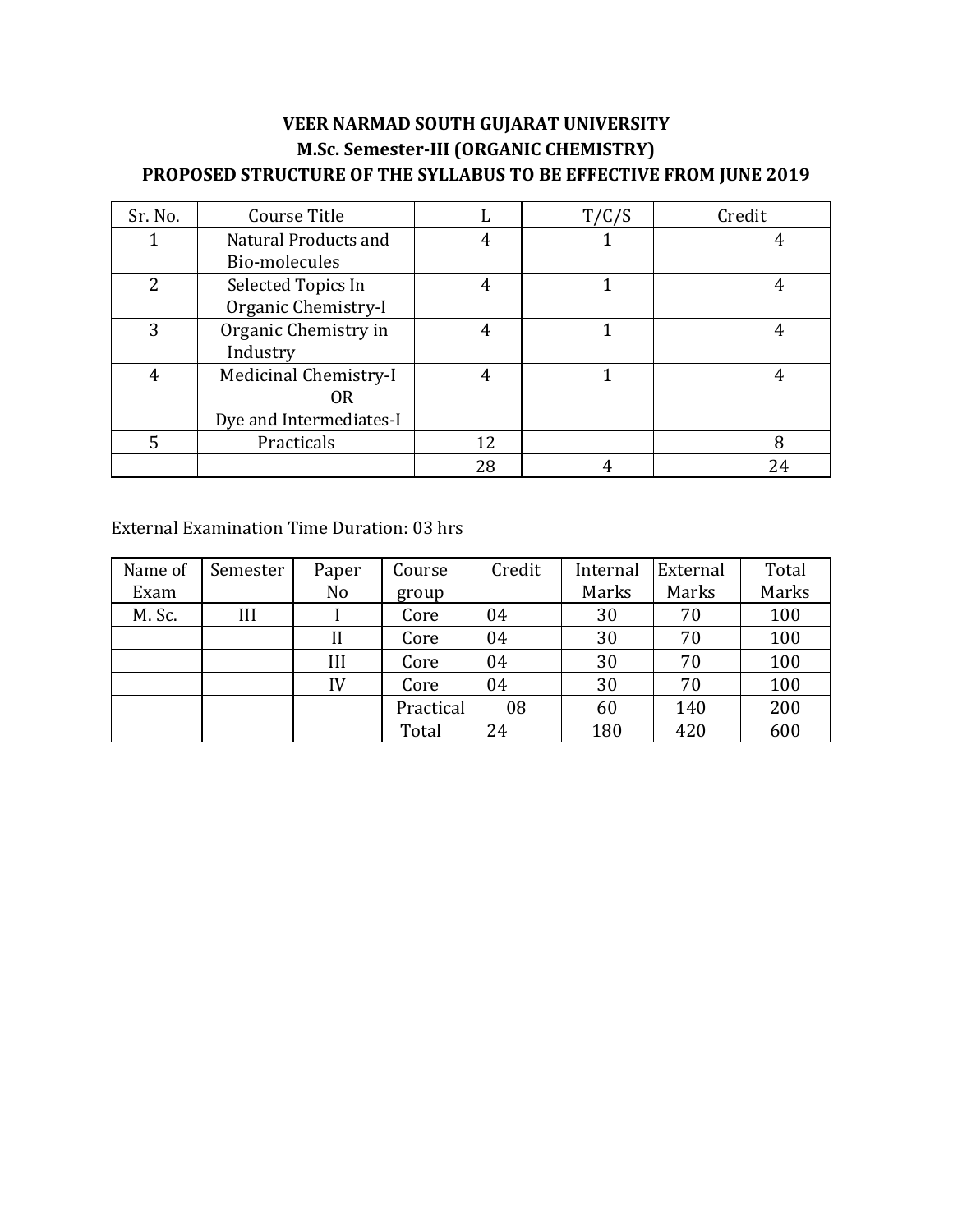#### **PAPER-I (Natural Products and Bio-molecules)**

**Max. Marks: 100 (External – 70 + Internal – 30)**

# **UNIT-I NATURAL PIGMENTS & ALKALOIDS (12 Periods)**

#### **(A) Natural Pigments & Porphyrins Derivatives**

Porphyrins: General structures, Synthesis and Spectral properties. Synthesis of cryptopyrrole, Phytopyrrole, Opsopyrrole and Haemopyrrole and their carboxylic acid derivatives.

Structural elucidation of Haemoglobin and Chlorophyll (Analytical evidences only) **(B) Alkaloids**

Classification of alkaloids; Structural elucidation of Morphine, Reserpine and Colchicine (Analytical evidences only)

#### **UNIT-II STEROIDS & SEX HORMONES (11Periods)**

### **(A) Steroids**

Introduction to Sterols: Structure determination of cholesterol and ergosterol (no synthesis), Bile acids: Introduction, Structural elucidation and Synthesis of Cholanic acids (α and β both).

#### **(B) Sex Hormones**

Classification of hormones: Structure and synthesis of Androgens, Oestrogens and Gestrogens. Name and structures of Adrenocortical hormones, Partial synthesis of cortisone.

# **UNIT-III VITAMINS & TERPENOIDS (11 Periods)**

### **(A) Vitamins**

Structure determination, Synthesis and biochemical functions of Vitamin A, Vitamins B1 andB2, Vitamin H

#### **(B) Terpenoids**

Classification, nomenclature and isolation

Structure determination and synthesis of Farnesol, Zingiberene, Cadinene, Gibrelic acid and Abietic acid.

#### **UNIT-IV Nucleic Acids & Enzymes (11 Periods) (A)Nucleic Acids**

Purine and pyrimidine bases of nucleic acids, base pairing via H-bonding, Chemical and enzymatic hydrolysis of nucleic acids, Structure of nucleosides and nucleotides, DNA, RNA(Basics structures only), DNA replication, Transcription, Translation, Protein Biosynthesis.

**TotalPeriods:45**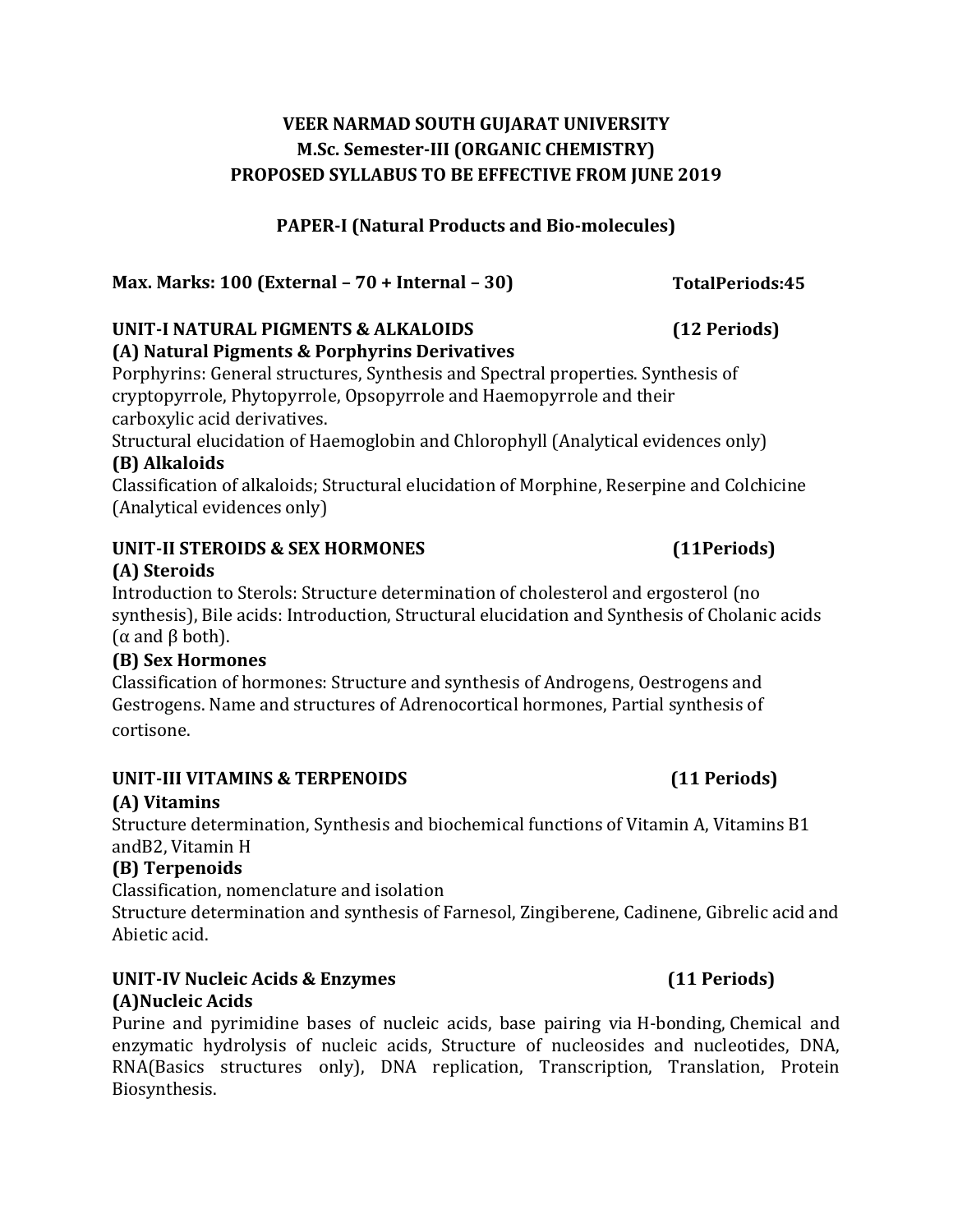#### **(B) Enzymes**

Classification, nomenclature and inhibition, factors affecting catalytic activity and specificity in action, regulation of enzyme activity

- 1. Organic Chemistry, Vol. I & II (Sixth edition), I. L. Finar.
- 2. S.W. Pelletier, Chemistry of the Alkaloids, Van Nostrand Reinhold Co., New York (1970).
- 3. K.W. Bentley, The Alkaloids, Vol. I., Interscience Publishers, New York (1957).
- 4. Chemistry of Organic Natural Products, Vol. I & II, O. P. Agrawal.
- 5. Organic Chemistry of Natural Products, Vol. I & II, Chatwal.
- 6. Organic Chemistry (5/e) by Morrison & Boyd.
- 7. Chemistry of Vitamins S. F. Dyke.
- 8. Natural Products Chemistry, Vol. I & II, K. Nakanishi.
- 9. The Molecules of Nature, J. B. Hendrickson.
- 10. Selected Organic Synthesis: Ian Fleming.
- 11. Chemistry of Natural Products, N. R. Krishnaswamy.
- 12. The Chemistry of Natural Products, K. W. Bentley. Vol. I V.
- 13. J.W. Apsimon, Total Synthesis of Natural Products, Vol. 1-6, Wiley- IntersciencePublications, New York (Vol. 1, 1973).
- 14. Principles of biochemistry –Donald J.Voet, Judish G.Voet, charlotte w. pratt (John willey and sons)
- 15. Lehninger principles of biochemistry- David L.Nelson and Michael M.wx (Palgrave Macmillan / w.h. freeman company new york)
- 16. Biochemistry U.Satyanarayana Baro and allied P.Ltd., kolkata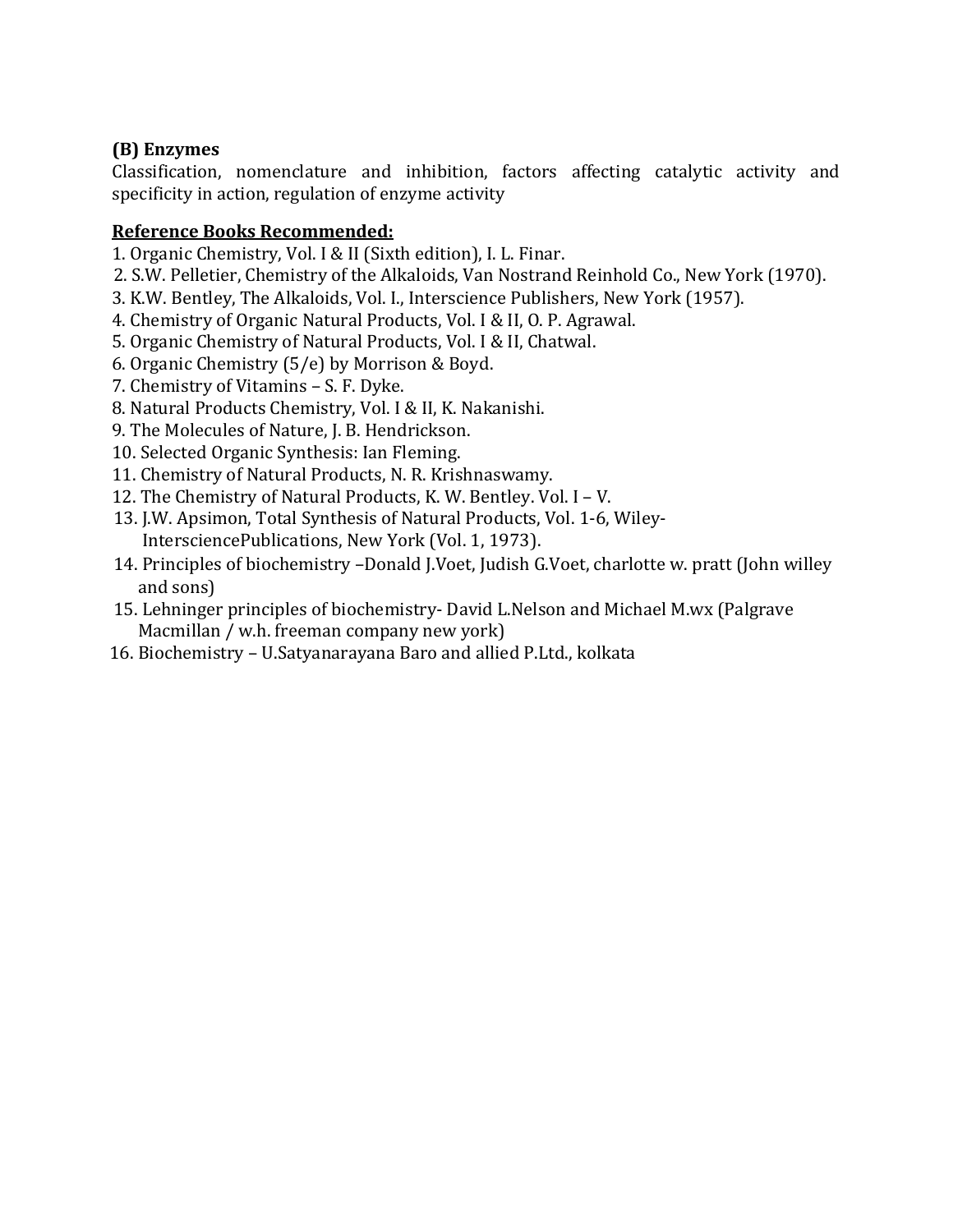#### **PAPER-II (Selected Topics in Organic Chemistry-I)**

#### **Max. Marks: 100 (External – 70 + Internal – 30)**

#### **UNIT-I NMR SPECTROSCOPY (12 Periods)**

Theory and principles of NMR spectroscopy, Theory of Fourier Transform

#### **(i) 1H NMR Spectroscopy**

Proton resonance condition, Aspects of PMR spectra – number of signals, chemical shift, factors influencing chemical shift, deshielding, chemical shift values and correlation for protons bonded to carbons (aliphatic, olefinic, aldehydic, aromatic) and other nuclei (alcohols, phenols, enols, acids, amides and mercaptans), effect of deuteration, spinspincoupling, (n+1) rule, factors effecting coupling constant "J"

#### **(ii) 13C NMR spectroscopy**

Types of 13C NMR Spectra: proton coupled and decoupled 13C spectra, chemical shift, calculations of chemical shifts of aliphatic, olefinic, alkyne, aromatic, hetero aromatic and carbonyl carbons, factors affecting chemical shifts

#### **(iii) 2D NMR Techniques**

Preliminary idea of 2D NMR ,

#### **UNIT-II ENVIRONMENTAL CHEMISTRY**

**(i)Water Pollution:** Basic Concepts of Eutrophication, Water Quality, Water contaminants, Heavy minerals, Organic contaminants, PCBs and other Halogens materials, PAH, Pesticides, Waterborne Pathogens, Aquatic toxicology, Water Purification Methods, Sewage treatment.

**(ii)Air Pollution:** Air pollution sources and emissions- Particulates, Aerosols, Photochemical smog, Determination of SOx, NOx, COx and hydrocarbons, Air pollution control technologies of particulate and gaseous pollutants

**(iii)Effluent treatment:** Industrial pollution of sugar, distillery, drug, pulp & paper and their analysis. Effluent treatment plants of above industries.

#### **UNIT-III HETEROCYCLIC CHEMISTRY-I (11 Periods)**

(A) Nomenclature of Heterocycles:

**(11Periods)**

**TotalPeriods:45**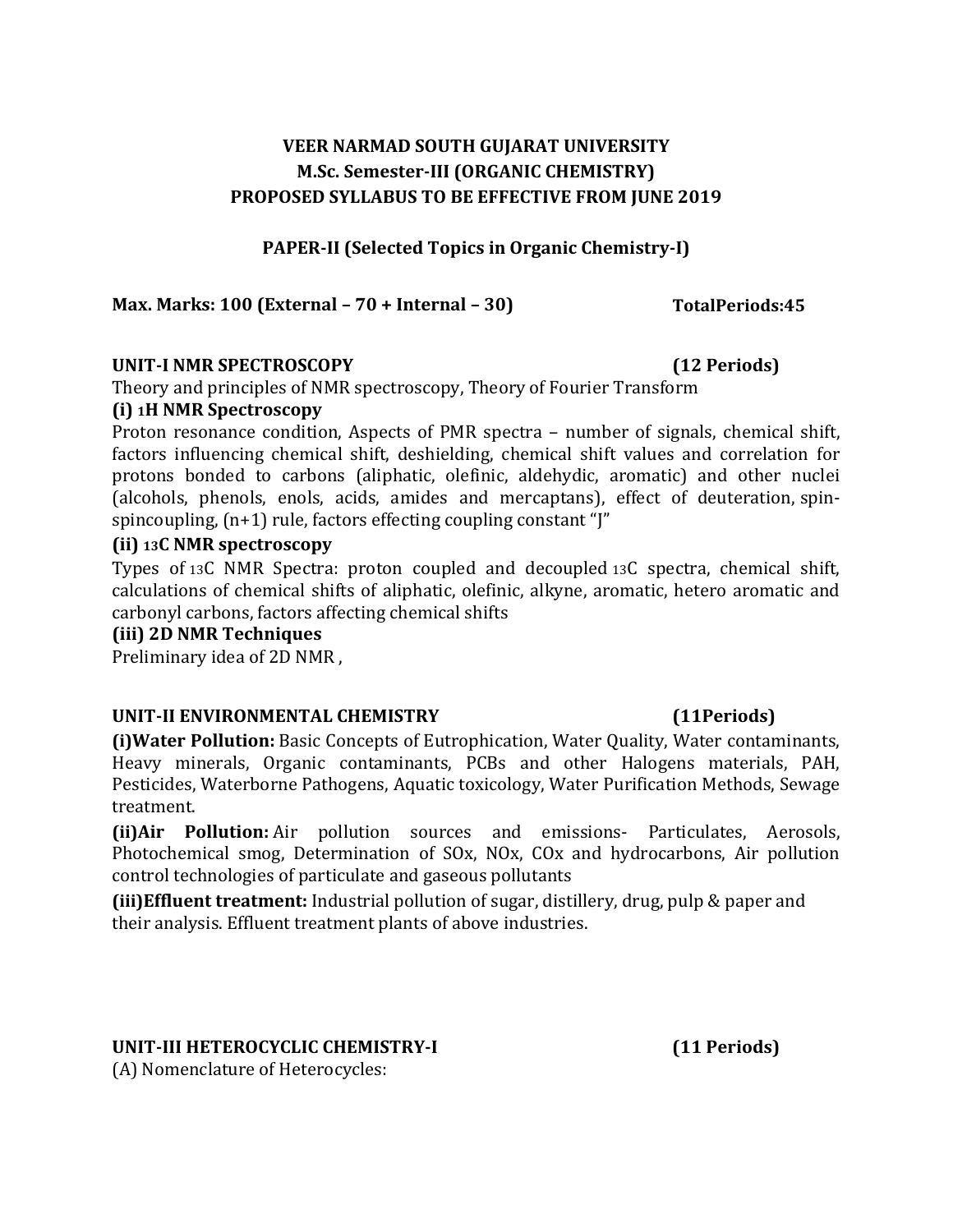Hantzsch-Widman nomenclature systems for monocyclic and fused heterocycles and bridged heterocycles

(B) Five and six membered heterocycles with two hetero atoms:

Synthesis, reactivity, aromatic character and importance of following heterocyclic rings:

Oxazole, Thiazole, Pyrazole, Imidazole, Pyridazine, Pyrimidine, Pyrazine

(C) Condensed five membered heterocycles:

Synthesis, reactivity, aromatic character and importance of following heterocyclic Rings: Benzoxazole, Benzthiazole, Benzopyrazole, Benzimidazole.

# **UNIT-IV REAGENTS FOR ORGANIC SYNTHESIS (11Periods)**

Introduction, Preparation and Industrial Applications of the following,

(1)N-Bromosuccinimide (NBS)

(2)Grubbs  $1<sup>st</sup>$  and  $2<sup>nd</sup>$  generation catalyst

(3)N,N-dicyclohexylcarbodiimide (DCC)

(4)Lead tetra-acetate (LTA)

(5)Baker's yeast

(6)n- butyl lithium

 $(7)$ K<sub>3</sub>Fe $(CN)$ <sub>6</sub> and DMSO

(8)Grignard Reagent

(9)Diazomethane

(10)Polyphosphoric acid

- 1. R.M. Silverstein and F.X. Webster, Spectroscopic Identification of Organic Compounds, 6th Edition (2003) John Wiley, New York.
- 2. D.H. Williams and I.F. Fleming, Spectroscopic Methods in Organic Chemistry, 4th Edition(1988), Tata-McGraw Hill, New Delhi.
- 3. P.Y Bruice, Organic Chemistry, 2nd Edition (1998) Prentice Hall, New Delhi.
- 4. Nuclear Magnetic Resonance Basic Principles- Atta-Ur-Rehman, Springer- Verlag (1986).
- 5. One and Two dimensional NMR Spectroscopy Atta-Ur-Rehman, Elsevier (1989).
- 6. Organic structure Analysis- Phillip Crews, Rodriguez, Jaspars, Oxford University Press (1998).
- 7. G.W. Vanloon, S.J. Duffer, Environmental Chemistry A Global Perspective, Oxford University Press (2000).
- 8. F.W. Fifield and W.P.J. Hairens, Environmental Analytical Chemistry, 2nd Edition (2000), Black Well Science Ltd.
- 9. Colin Baird, Environmental Chemistry, W.H. Freeman and Company, New York (1995).
- 10. A.K. De, Environmental Chemistry, 4th Edition (2000), New Age International Private Ltd., New Delhi.
- 11. Peter O. Warner, Analysis of Air Pollutants, 1st Edition (1996), John Wiley, New York.
- 12. S.M. Khopkar, Environmental Pollution Analysis, 1st Edition (1993), Wiley Estern Ltd., New Delhi.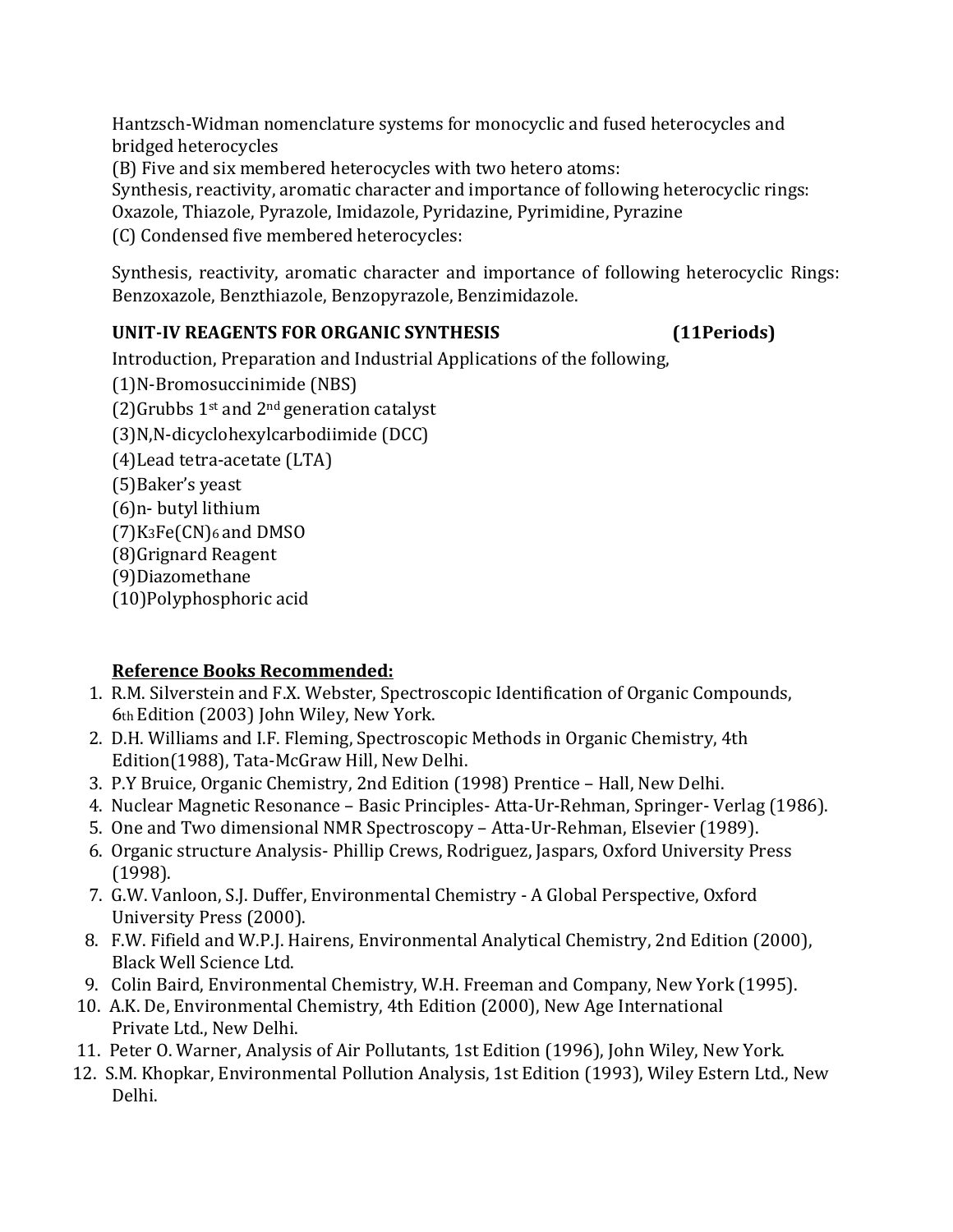- 13. S.K. Banerji, Environmental Chemistry, 1st Edition (1993), Prentice-Hall of India, New Delhi.
- 14. An introduction to the chemistry of heterocyclic compounds-R M Acheso
- 15. Heterocyclic Chemistry- J A Joule and Smith
- 16. Heterocyclic Chemistry-II- R R Gupta, M Kumar, V Gupta, Springer (India) pvt
- 17. Heterocyclic Chemistry, 4th Edition by J. A. Joule & K. Mills, Published by Chapman & Hall (1995)
- 18. Principles of modern heterocyclic chemistry, Edited by Leo A. Paquette, Published by Pearson Benjamin Cummings (1968)
- 19. Heterocyclic Chemistry, 3rd Edition by Thomas L. Gilchrist, Published by Prentice Hall (1997)
- 20. The Structure & Reactions of Heterocyclic Compounds, Edited by Michael Henry Palmer, Published by Edward Arnold (1967)
- 21. Heterocyclic chemistry by V. K. Ahluwalia, Narosa publishing house.
- 22. Organic synthesis using transition metals-Roderick Bates (Wiley).
- 23. Organic chemistry J. Clayden, N. Greeves, S. Warren and P. Wothers (Oxford Press).
- 24. Advanced organic chemistry, Part B F. A Carey and R. J. Sundberg, 5th edition (2007).
- 25. Guidebook to organic synthesis-R K Meckie, D M Smith and R A Atken.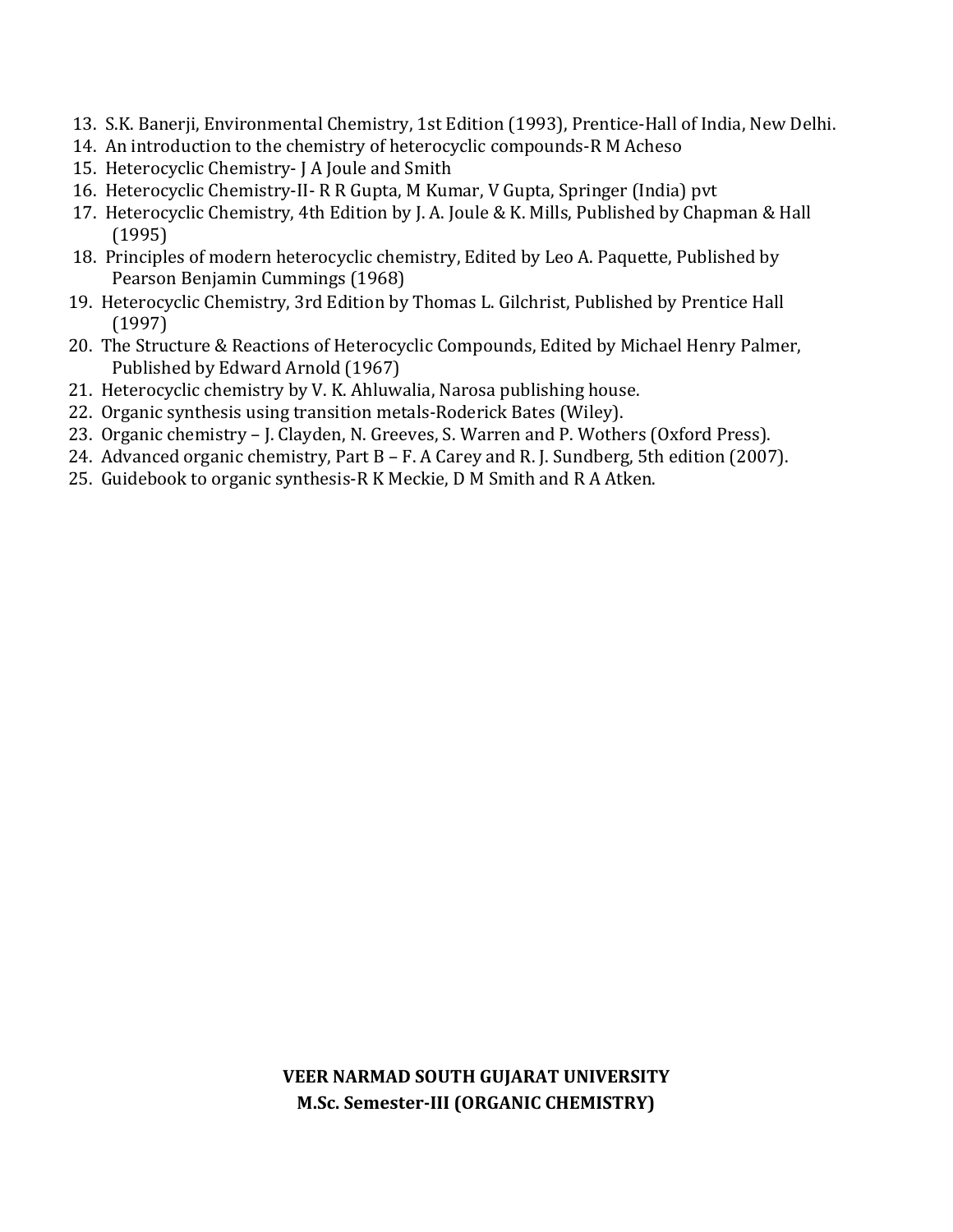#### **PROPOSED SYLLABUS TO BE EFFECTIVE FROM JUNE 2019**

### **PAPER-III (Organic Chemistry in Industry)**

### **Max. Marks: 100 (External – 70 + Internal – 30) TotalPeriods:45**

#### **UNIT-I ORGANIC CHEMISTRY IN INDUSTRY (12 Periods)**

### **Introduction, Process Chemistry versus Research Chemistry**

Pharmaceutical Industry: Drug Discovery, Drug development, Preclinical and clinical testing, Medicine, Future Problems and Opportunities

Agrochemical Industry: Classification, Biodegradable and Persistent Pesticides, Toxicity, Chemical Classification of Pesticides-Herbicides and Insecticides

### **UNIT-II BASIC CONCEPTS OF DYE AND DYE INTERMEDIATES (11Periods)**

Introduction of Dyes and Pigments, Absorption of visible light, colour of wavelength absorbed, complementary colour. Relation between color and chemical Constitution, Witt's theory, Armstrong's theory, Nietzki's theory, Valence bond theory, Molecular orbital theory, Fastness Properties, Exhaustion and fixation properties. Natural Dyes, Nomenclature of Dye Intermediates, Colour Index

Classification of Dyes: Based on structure, based on mode of application to fibres, Non– Textile uses of dyes: Dyes in medicine, leather, paper, colour photography and electro photography, food, cosmetics, displays and laser dyes.

### **UNIT-III BASIC CONCEPT OF DRUGS (11Periods)**

Introduction, Classifications: On the basis of their chemical structure and therapeutic action, Nomenclature: Proprietary and Non-proprietary name, Nomenclature of new drugs by WHO, Names of drugs: Generic and brand names

Theories of drug action: Occupancy theory, Rate theory and induced fit theory Biological defence, chemical defences, Furguson principle

Absorption of drugs: Routes of administration, factors that affect on absorption Physico chemical properties: Solubility, Partition coefficients, Ionization constant, Electronic effect, Steric effect, Stereochemical consideration

### **UNIT-IV UNIT PROCESSES (11Periods)**

**(i)Nitration:**Nitrating agents. Mechanism of aromatic nitration. Industrial chemicals derived from Benzene, Naphthalene, Anthracene using Nitration.

**(ii)Sulphonation and Sulfation:** Sulphonating and Sulfating agents. Mechanism of aromatic Sulphonation. Industrial chemicals derived from Benzene, Naphthalene, Anthracene using Sulphonation.

**(iii)Amination:** Aminating agents, Amination by reduction, Amination by Ammonolysis. Industrial chemicals derived from Benzene using Amination.

**(iv)Alkylation:** Alkylating agents. Industrial important alkyl compounds derived by various routs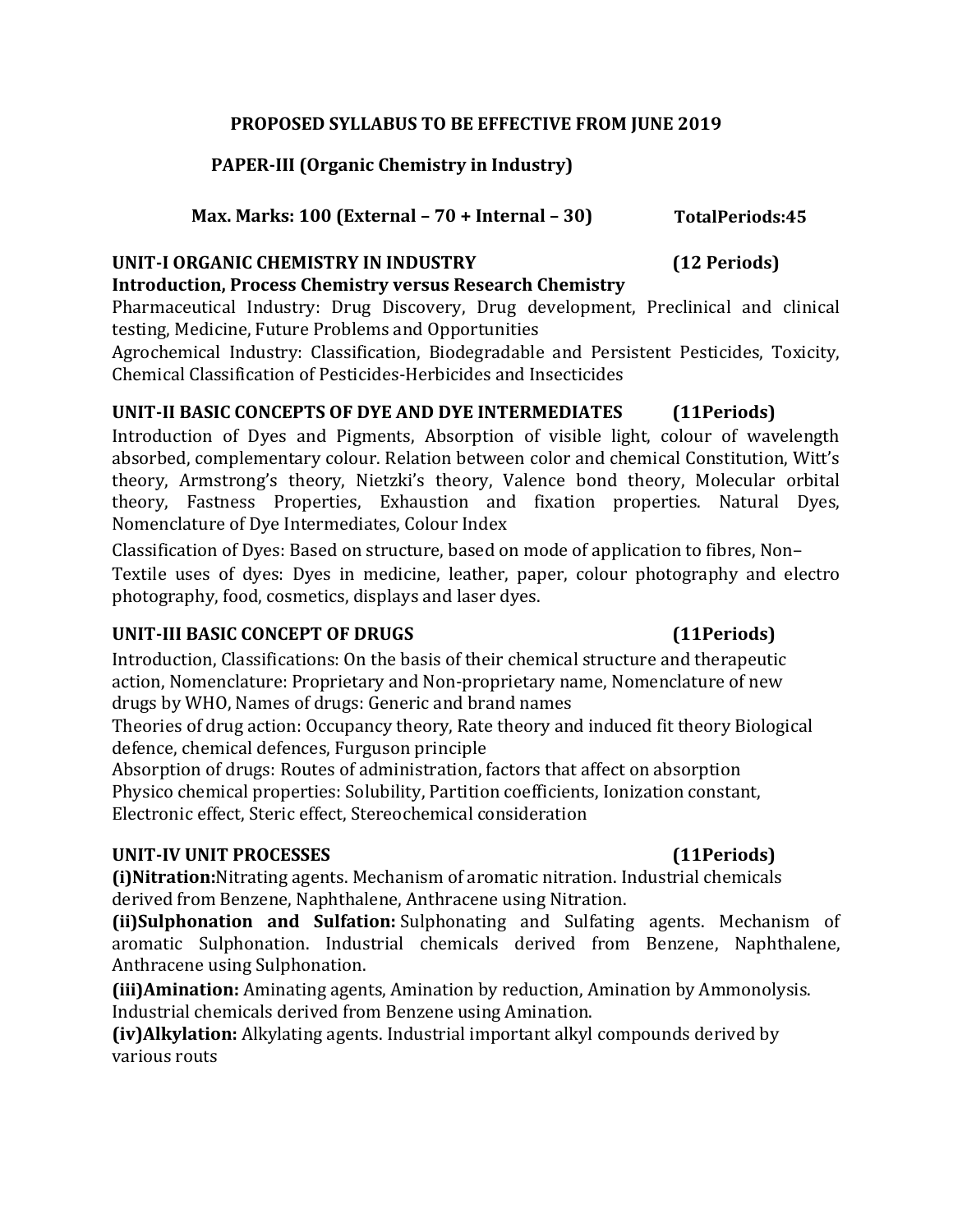**(v)Halogenation:**Halogenating agents. Industrial important halogenated compounds derived by various routs

- 1. Organic Chemistry: A Mechanism Approach; Penny Chaloner, CRC Press, Tailor and Francis; Florida.
- 2. Pharmaceutical Process development: Current Chemical and Engineering Challenges, J. Blacker and M. T. Williams, RSC Cambridge, UK.
- 3. Fine Chemicals: The Industry and Its Business, P. Pollak, 2nd Edition, Wiley.
- 4. The chemistry of synthetic Dyes, Vol. I to VII by Venkataraman, Academic Press, New York.
- 5. Chemistry of Synthetic Dyes & Pigments by Lubs.
- 6. Dyes and their intermediates by E. N. Abrahart.
- 7. Handbook of synthetic dyes and pigments, Vol. I & II by K. M. Shah.
- 8. Industrial Dyes by Klans Hunger, Germany by Wiley-VCH.
- 9. Development in the Chemistry and technology of Organic Dyes by J.Griffiths, Blackwell Sci. Pub., Oxford, London.
- 10. Principles of colour Technology by Fred W. Billmeyer and Max Saltzman, John Wiley & Sons.
- 11. Medicinal Chemistry by G. R. Chatwal.
- 12. A textbook of Pharmaceutical Chemistry by Jayshree Ghosh.
- 13. Chemical Process Industries by R. N. Shreve.
- 14. Riegel's Hand-Book of Industrial Chemistry, Ed. by James A. Kent.
- 15. Industrial Chemicals by Faith, Keyes, Clark.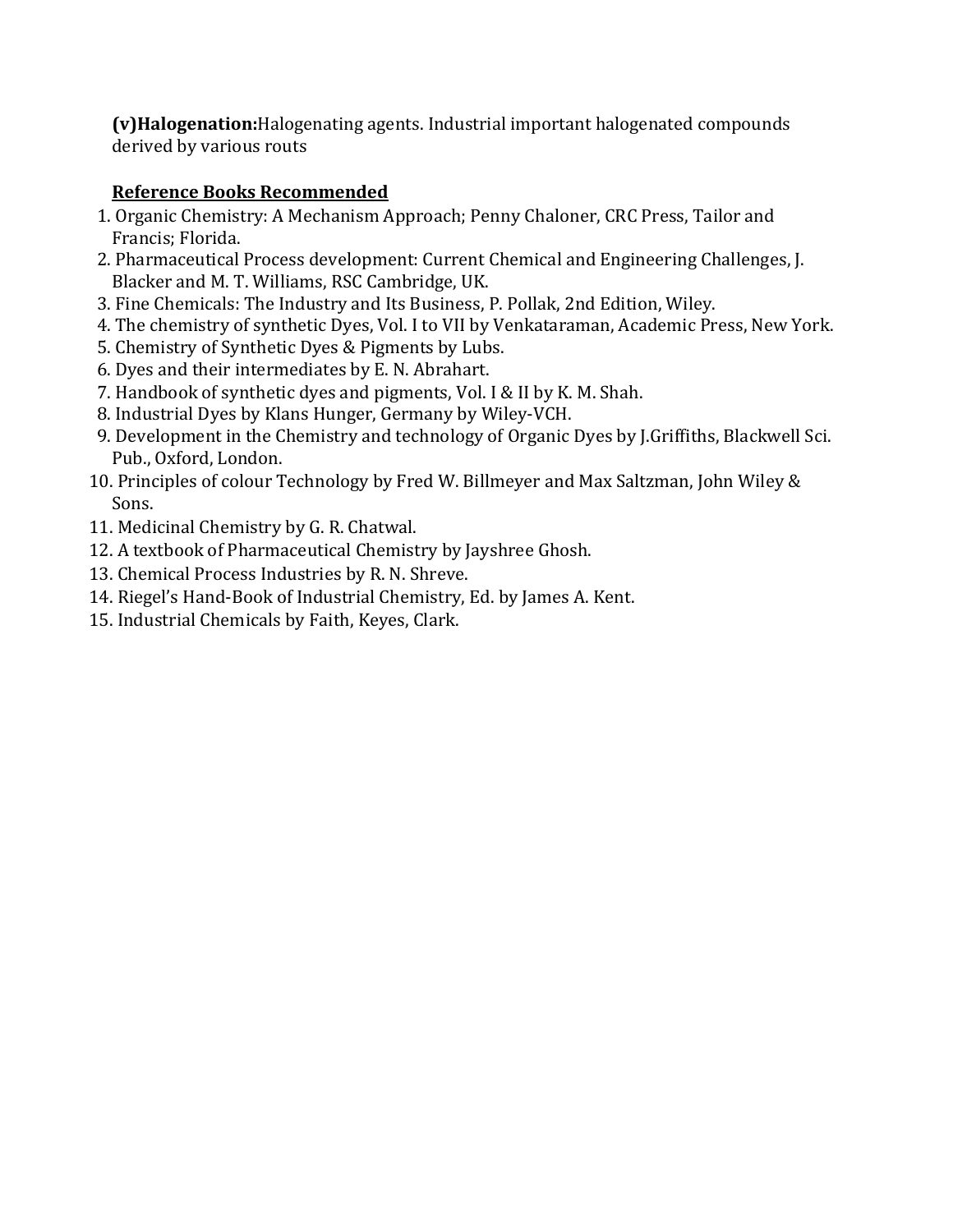#### **PAPER-IV (Medicinal Chemistry-I)**

Max. Marks: 100 (External – 70 + Internal – 30) Total Periods: 45

#### **UNIT-I DRUG DESIGN, PHARMACOKINETICS AND PHARMACODYNAMICS (12 Periods)**

Drugs and Drug Design Introduction, drug targets, procedure for drug design, prodrug,concepts of lead compounds, lead modification, structure activity relationship (SAR), LD50, ED50, therapeutic index, Concepts of drug receptors, Elementary treatment of drug receptor interactions.

Introduction to Phramcokinetic and Pharmacodynamic, Drug administration, Drug absorption, drug distribution, drug Metabolism (general pathway of drug metabolism: Phase-I and Phase-II), elementary treatment of enzyme stimulation, biotransformation, Drug excretion.

#### **UNIT-II PSYCHOACTIVE DRUGS**

#### **(i) General anaesthetics:**

General classification and Structural variations

#### **(ii) Local Anaesthetics:**

General classification and SAR

### **(iii) Sedatives and Hypnotics:**

General classification, Structural variations and mode of action

Synthesis and therapeutic uses of only the following:

Thiopental (Pentothal), Amobarbital (Amytal), Diazepam, Chlorazepam, alprazolam, glutethimide, Nikethamide, Benzocaine, Procaine, Lidocaine (xylocaine), Dibucaine (Nupercaine), Phenacaine (Holocaine).

### **UNIT-III Antipyretic Analgesics and NSAIDs Agents (11 Periods)**

General classification of Antipyretic Analgesics, Narcotic Analgesics and Non-SteroidalAnti-Inflammatory Drugs

Structural variations in Morphine, Morphan and 4-Phenylpiperidine Analogues. Opioid Receptors (Name only), Limitations of Opoids,

Synthesis and therapeutic uses of only the following:

Meperidine (Pethidine), Ibuprofen, Meclofenamate sodium, Oxyphenbutazone, Diclofenac Sodium, Mefanamic acid,

### **UNIT-IV DIURETICS, ANTI-DIABETIC AGENTS AND CARDIOVASCULAR DRUGS (11 Periods)**

# **(A) Diuretics:**

General classification. Structural variation and SAR of Thiazide Diuretics Synthesis and therapeutic uses of only the following:

Chlorothiazide, Furosemide, Ethacrynic acid, Triamterene

# **(11Periods)**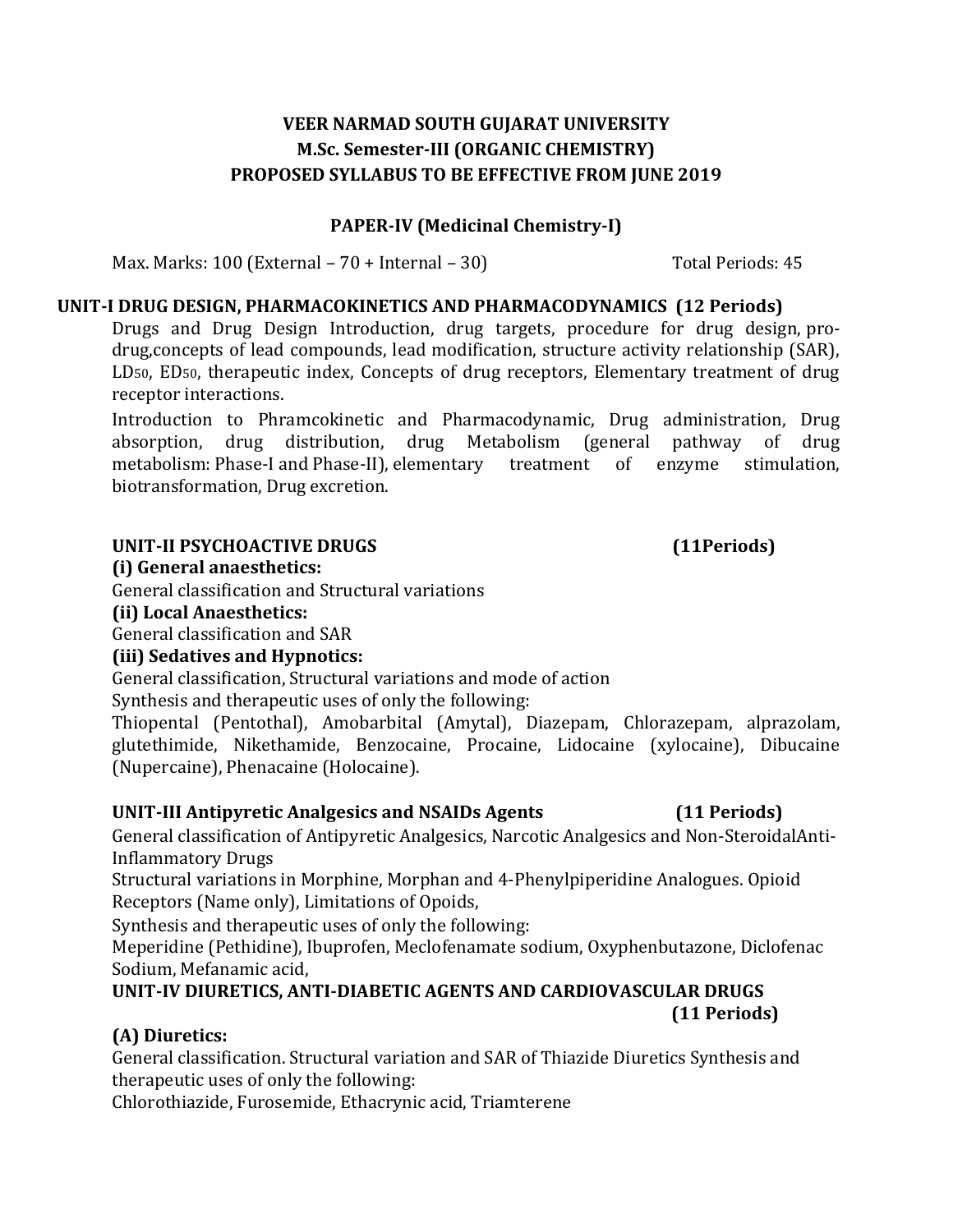### **(B)Insulin and Oral Hypoglycemic Agents (Anti-diabetic agents or drugs affecting sugar metabolism):**

General classification,

Synthesis and therapeutic uses of only the following: Glipizide, Glybomuride Troglitazone, Chlorporpamide, Glibenclamide

# **(C) Cardiovascular Drugs:**

General introduction of Antiarrythmic agents and Antihypertensive drugs Structure variation in ß-adrenergic blockers and Dihydropyridines, Structure – activity Relationship of ACE Inhibitors

Synthesis and therapeutic uses of only the following: Verapamil, Methyldopa, Atenolol, Lisinopril, Losartan

- 1. Burger's Medicinal Chemistry and Drug Discovery (5/e), 1997, Vol. 1, 2, 3, 4,5, Edited by ManFred E. Wolff (John Wiley & Sons, inc., New York).
- 2. Principles of Medicinal Chemistry, Vol. I & II (5/e), by S. S. Kadam, K. R. Mahadik, K. G. Bothra (Nirali Prakashan).
- 3. Principles of Medicinal Chemistry by William O. Foye (ed.), Lea and Febiyer, Philadelphia.
- 4. Wilson and Gisvold's Text-book of Organic Medicinal and Pharmaceutical Chemistry (5/e, 1982) by Robert F. Doerge (J. B. Lippincott Company, Philadelphia/Toppan Co. Ltd., Tokyo).
- 5. Essential of Medicinal Chemistry (2/e) by Andrejus Korolkovas (A Wiley Interscience Publication, 1988, John Wiley & Sons, Canada).
- 6. Medicinal Chemistry by Ashutoshkar (Wiley Eastern Ltd., 1993).
- 7. The Pharmaceutical Basis of Therapeutics by Goodman and Gilman (The Macmillan Co.).
- 8. The Organic Chemistry of Drug Synthesis, Vol. I, II & III (1980), Ed. By D. Lednicer and L. A. Mitscher (John Wiley and Sons, New York).
- 9. Topics in Medicinal Chemistry, Vol. I & II by Rabinowitz and Myerson (Editor) (Interscience, 1968).
- 10. Adhunik Sanshleshit Aushodhonu Rasayanvighyan, Dr. Anamik Shah, University Granth Nirman Board, Ahmedabad.
- 11. Medicinal Chemistry, D. Sriram and P. Yogeeswari, 1st edi., Pearson Education, 2007.
- 12. Handbook of pharmaceutical chemicals by Dr. A. R. Shenoy and Dr. V. R. Shenoy Multitech Publishing Co., 15-Yogesh, Hingwala Lane, Ghatkopar (East) Mumbai.
- 13. Fundamentals of Medicinal Chemistry by G Thomas.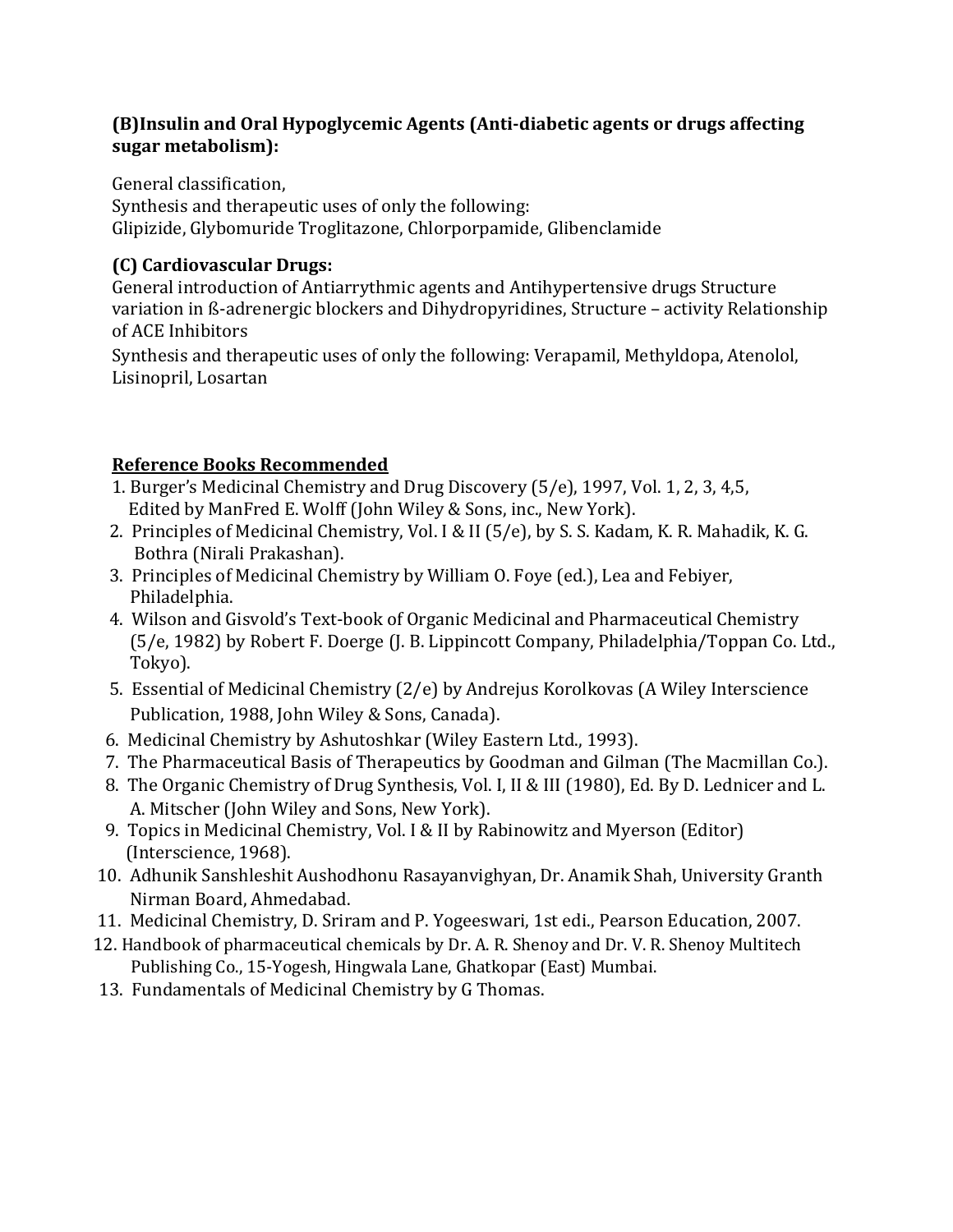#### **PAPER-IV (DYES AND INTERMEDIATES-I)**

### **Max. Marks: 100 (External – 70 + Internal – 30) TotalPeriods:45**

#### **UNIT-I AZO DYES (12 Periods)**

General Introduction: Diazotization, mechanism and different methods of diazotization and laws of coupling, General introduction, classification and synthesis of Monoazo dyes, Bisazo dyes and Azoic dyes.

Synthesis of the following:

Disperse Red 13, Acid Blue 92, Mordant Black 3, Acid Black 1, Acid Blue 113, Direct Blue 15, Direct Violet 1, Direct Red 28, Naphthol AS-BR, Fast Orange GGD.

#### **(A) Fluorescent Whitening Agents**

Introduction, Theory of fluorescence,Classification of FWA and synthesis of important member of each class and their uses.

#### **(B) Types of Fibres and Basic Operations in Dyeing Process**

Types of fibres: Natural, semisynthetic and synthetic, Dyeing and

Interactions: Ionic Interactions, Hydrogen bond, Van der Waal's Interactions and Covalent Interactions.

Basic Operations in Dyeing Process: Preparation of the fibres, Preparation of the dyebath, application of the dyebath and finishings, Various methods of dyeing: Direct dyeing, Vat dyeing, Mordant dyeing, Disperse dyeing and Formation of dye on the fibre, Dyeing of wool with the acid dyes, Dyeing with the reactive dyes, Fastness properties: Colour fastness, Light fastness, Sublimation fastness and Burnt gas fumes fastness.

# **(A)Classification of Dyes according to application and chemical constitution. (B)Evaluation of dyes**

### **(C)Dyes for Non-Textile Application**

Leather dyes, Paper dyes, Hair dyes, Food dyes, Ink dyes, Photographic dyes, Indicator dyes, Laser dyes, Liquid crystal dyes, Solar cell, biological uses of dyes.

Synthesis of the following:

Eriochrome Black T, Sunset Yellow FCF, Acridine Yellow G, Safranine B, Prontosil, Methylene Blue, Nile Blue 2B, Tartrazine

## **UNIT-II (11 Periods)**

# **UNIT-III (11Periods)**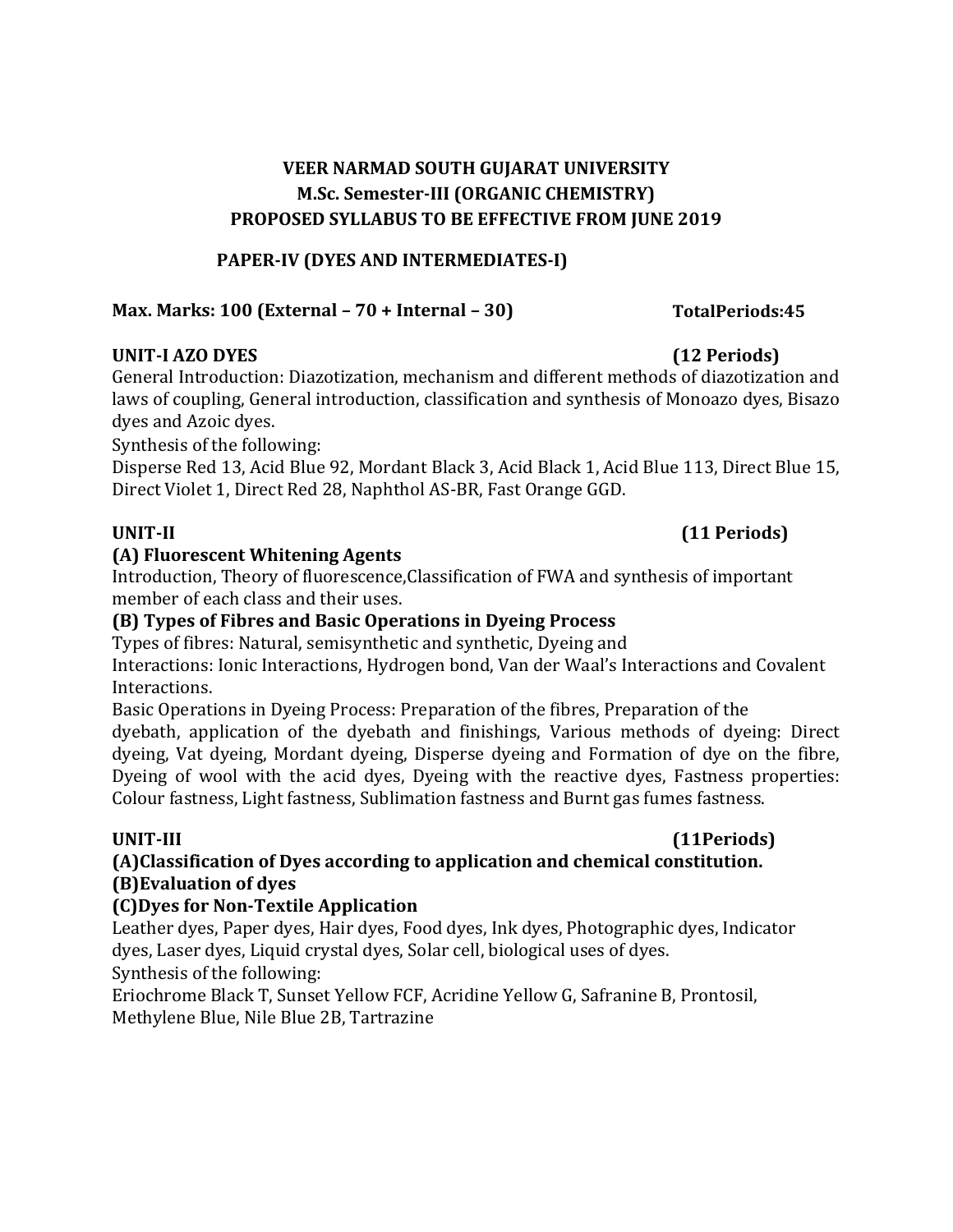# **(A) Pigments**

### **UNIT-IV (11 Periods)**

Different classes of organic and inorganic pigments and their applications with examples.

# **(B) Heterocyclic Dyes**

Pyrazolone dyes, cyanine dyes, dyes containing azine, oxazine and thiazine ring systems, Thiazole Dyes

Synthesis of only the following:

Basic Yellow 11, Basic Orange 21, Safranine B, Rosinduline GG, Sirius Supra Blue FFRL, Brilliant Alizarin Blue 3R, Sirius Supra Yellow RT, Acid Yellow 19, Copper Phthalocyanine, Sirius Supra Light Green FFGL.

- 1. The chemistry of synthetic Dyes, Vol. I to VII by Venkataraman, Academic Press, New York.
- 2. Chemistry of Synthetic Dyes & Pigments by Lubs.
- 3. Dyes and their intermediates by E. N. Abrahart.
- 4. Handbook of synthetic dyes and pigments, Vol. I & II by K. M. Shah.
- 5. Industrial Dyes by Klans Hunger, Germany by Wiley-VCH.
- 6. Development in the Chemistry and technology of Organic Dyes by J.Griffiths, Blackwell Sci. Pub., Oxford, London.
- 7. Principles of colour Technology by Fred W. Billmeyer and Max Saltzman, John Wiley & Sons.
- 8. Advance in colour chemistry, series vol.-3, Modern colourants: Synthesis and structure, edited by A.T.Peters and H.S. Freeman, Blackie Academic & Professional(1995).
- 9. Colour chemistry: Synthesis, properties and applications of organic dyes and pigments, Heinrich Zollinger VCH, Germajy(1987).
- 10. Organic Chemnistry in Colour V., P.F.Gordan, P. Gregory, Spinger-Verlag(1983).
- 11. Textile Auxiliaries, J.W. Batty
- 12. The production and applications fluorescent brightening agents, Milos Zahradnik, John Wiley & Sons (1982).
- 13. Chemistry of Dyes and Principles of dyeing-V.A. Shenai
- 14. Synthetic dyes- G.R. Chatwal
- 15. Critical reports on Applied chemistry, Vol-7, Developments in chemistry and Technology of organic dyes, Edited by : J. Griffths, Blackwell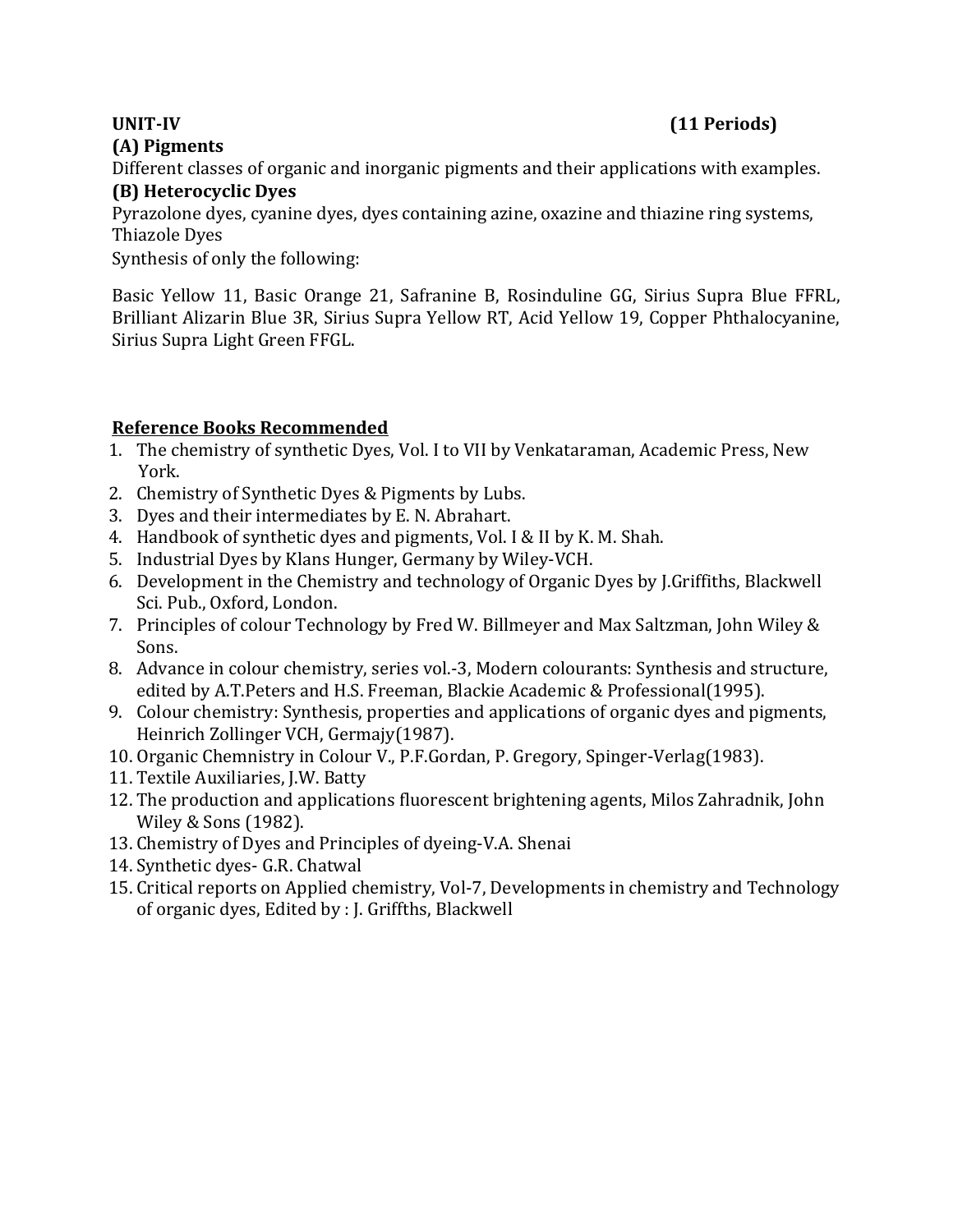#### **M.Sc. - Semester – III Organic Chemistry (PRACTICALS)**

|   | 1 Green Synthesis           | 4- Credit |
|---|-----------------------------|-----------|
|   | 2 Preparation               |           |
|   | (From Given Name reactions) |           |
| 3 | Estimation                  | 4- Credit |
|   | Viva-Voce                   |           |

# **1 Green Synthesis (Any four)**

1.Preparation of acetanilide from aniline and acetic acid using Zn dust.

2.Base catalyzed aldol condensation using LiOH.H2O as a Catalyst.

3.Bromination of *trans*-stilbene using sodium bromide and sodium bromated.

4.[4+2] cycloaddition reaction in aqueous medium at room temperature.

5.Benzil Benzilic acid rearrangement under solvent free condition

### **2 Preparation of industrially important compounds by following Name reactions (Any four)**

1. Sandmayer reaction

(p-chloro toluene from p-toluidine)

2. Fischer indole synthesis

(1,2,3,4-tetrahydrocarbazole from cyclohexanone and phenylhydrazine)

- 3 .Riemer-Tiemann reaction (Salicyladehyde from phenol)
- 4. Skraup synthesis (Quinoline from aniline)
- 5. Gebriel phthalimide synthesis
	- (Anthranilic acid from phthalic anhydride and phthalimide)
- 6. 2-hydroxy 1-naphthaldehyde from  $\beta$  -naphthol

# **3 Organic Estimations (Any Six)**

1.Determination of Sulphonamides with Silver Nitrate solution by Volumetrically. 2.Determination of aromatic primary amines by either diazotization or indirect diazotization.

3.Estimation of Benzyl Penicillin.

4.Determination of coupling value (C.V.) of Dye intermediates.

5.Non-aqueous titration of Sodium Benzoate.

6.Estimation of Isonazid.

7.Enzyme inhibition

8. -NO<sup>2</sup> and-OH group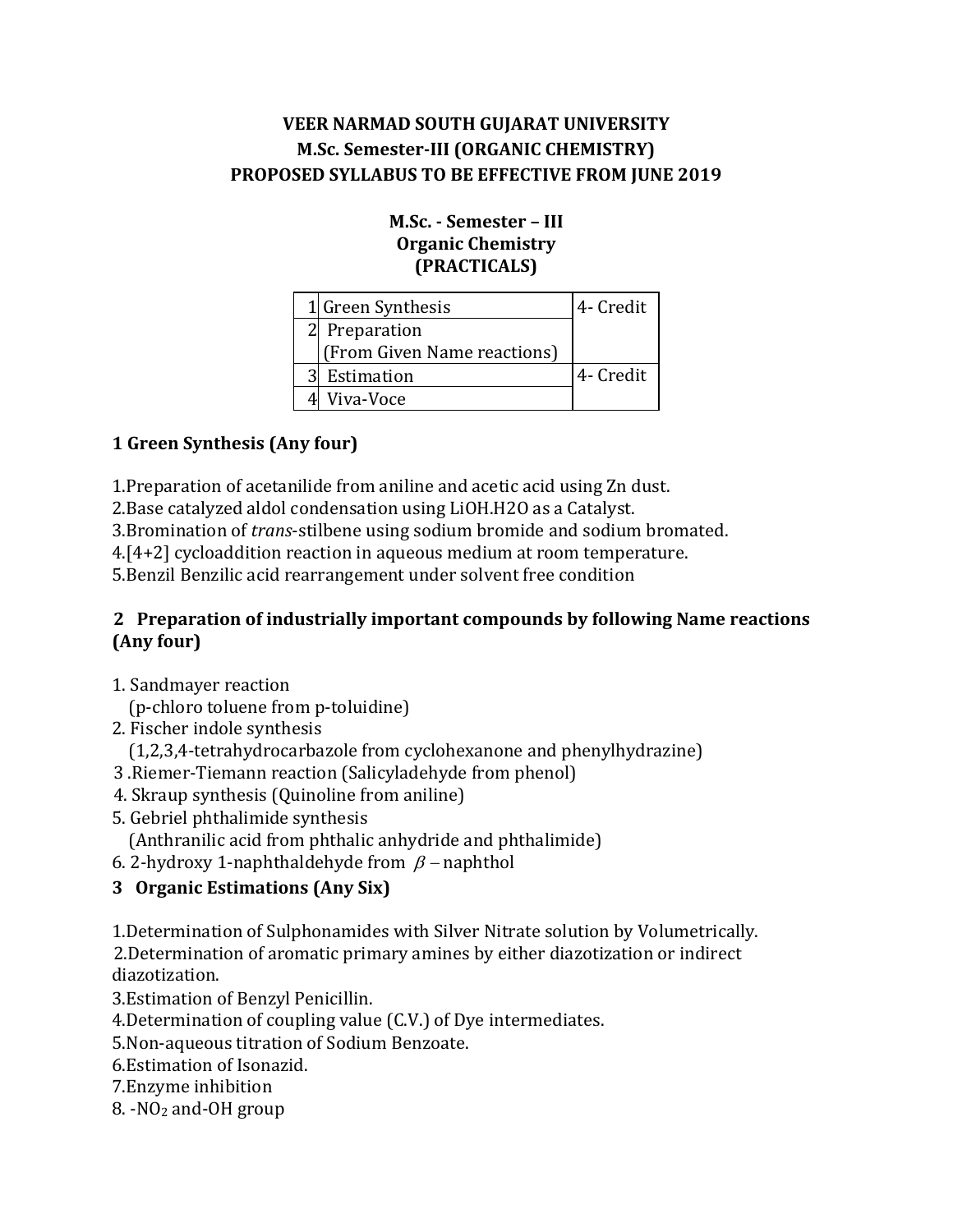- 1. Comprehensive Practical Organic Chemistry by V.K. Ahluwalia and Ren Aggarwal
- 2. Monograph on Green Chemistry Laboratory Experiments by Green Chemistry Task Force Committee, DST
- 3. Quantitative analysis by Arther I.Vogel
- 4. Quantitative analysis by V.K.Ahluwalia
- 5. Quantitative analysis by Mann and sanders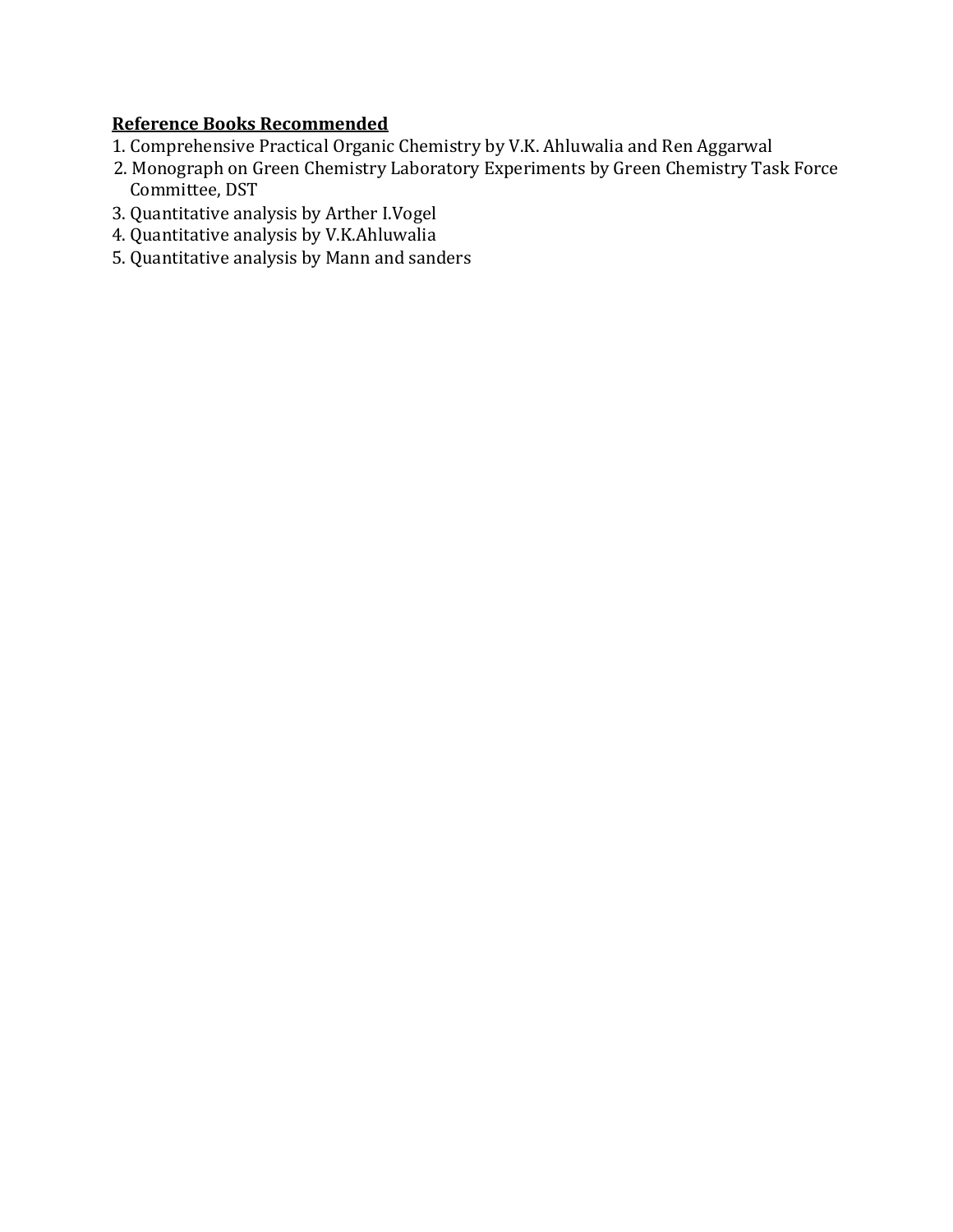| Sr. No.        | Course Title             |    | T/C/S | Credit |
|----------------|--------------------------|----|-------|--------|
|                | Advance Organic          |    |       |        |
|                | Chemistry                |    |       |        |
| $\overline{2}$ | Selected Topics In       | 4  |       |        |
|                | Organic Chemistry-II     |    |       |        |
| 3              | Advance Organic          |    |       |        |
|                | Synthesis                |    |       |        |
| 4              | Medicinal Chemistry-II   |    |       |        |
|                | 0R                       |    |       |        |
|                | Dye and Intermediates-II |    |       |        |
| 5              | Practicals               | 12 |       | 8      |
|                |                          | 28 |       | 24     |

#### External Examination Time Duration: 03 hrs

| Name of | Semester | Paper | Course    | Credit | Internal | External | Total |
|---------|----------|-------|-----------|--------|----------|----------|-------|
| Exam    |          | No    | group     |        | Marks    | Marks    | Marks |
| M. Sc.  | IV       |       | Core      | 04     | 30       | 70       | 100   |
|         |          |       | Core      | 04     | 30       | 70       | 100   |
|         |          | III   | Core      | 04     | 30       | 70       | 100   |
|         |          | IV    | Core      | 04     | 30       | 70       | 100   |
|         |          |       | Practical | 08     | 60       | 140      | 200   |
|         |          |       | Total     | 24     | 180      | 420      | 600   |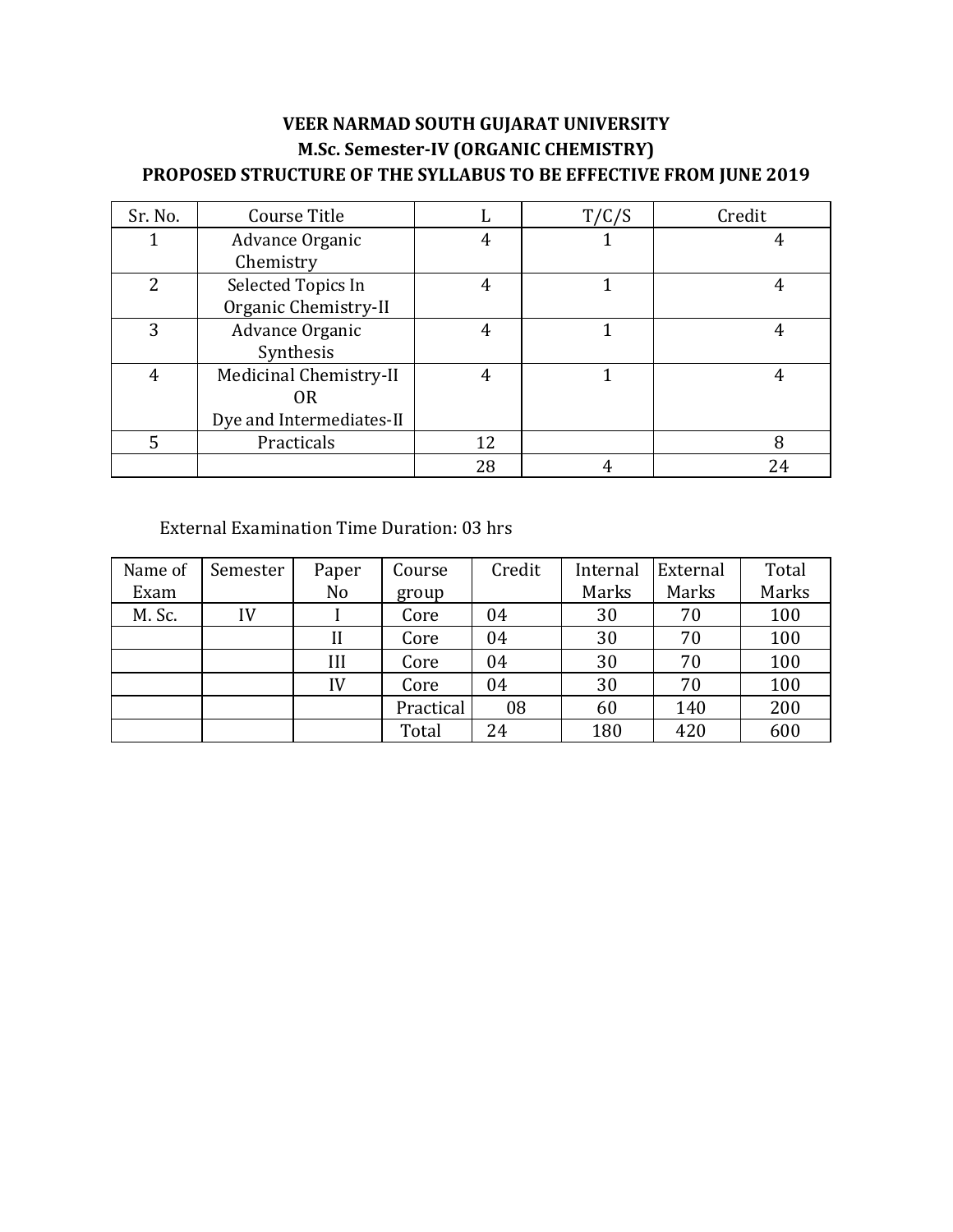#### **PAPER-I (Advance Organic Chemistry)**

**Max. Marks: 100 (External – 70 + Internal – 30)**

General nature, method, mechanism and synthetic applications of the following reactions;

(1)Ugi reaction (2)Noyori reaction (3)Wittig reaction (4)Peterson olefination reaction (5)Mannich reaction (6)Stille reaction (7)Ene recation (8)Staudinger reaction (9)Corey-Fuchs reaction (10)Ritter reaction (11)Mcmurry reaction (12)Michael addition

### **UNIT-II OXIDATION (11 Periods)**

Introduction, Oxidation with Cr(VI), Mn(VII), Mn(IV), OsO4, Periodic acid. Peroxy acid. Oxidation of hydrocarbons-alkenes, aromatic rings, saturated C-H group (activated and unactivated), aldehyde and ketones

#### **UNIT-III REDUCTION (11 Periods)**

Introduction, different reductive processes, hydrocarbons-alkenes, alkynes and aromatic rings, Carbonyl compounds- aldehydes, ketones, (LiAlH4, NaBH<sup>4</sup> only for aldehyde and ketone) acids and their derivatives, epoxides, nitro, nitroso, azo and oxime groups, Birch reduction, Shapiro reduction.

### **UNIT-IV MOLECULAR REARRANGEMENTS**

### **(A)Rearrangement involving migration to electron deficient carbon:**

- (i) Expansion and contraction of rings/Demajnov rearrangement
- (ii) Benzil-benzilic acid rearrangement

### **(B)Rearrangement involving migration to electron rich carbon:**

- (i) Favorskii rearrangement
- (ii) Sommelet-Hauser rearrangement
- (iii) Neber rearrangement

**(11Periods)**

# **UNIT-I NAME REACTIONS (12 Periods)**

**Total Periods:45**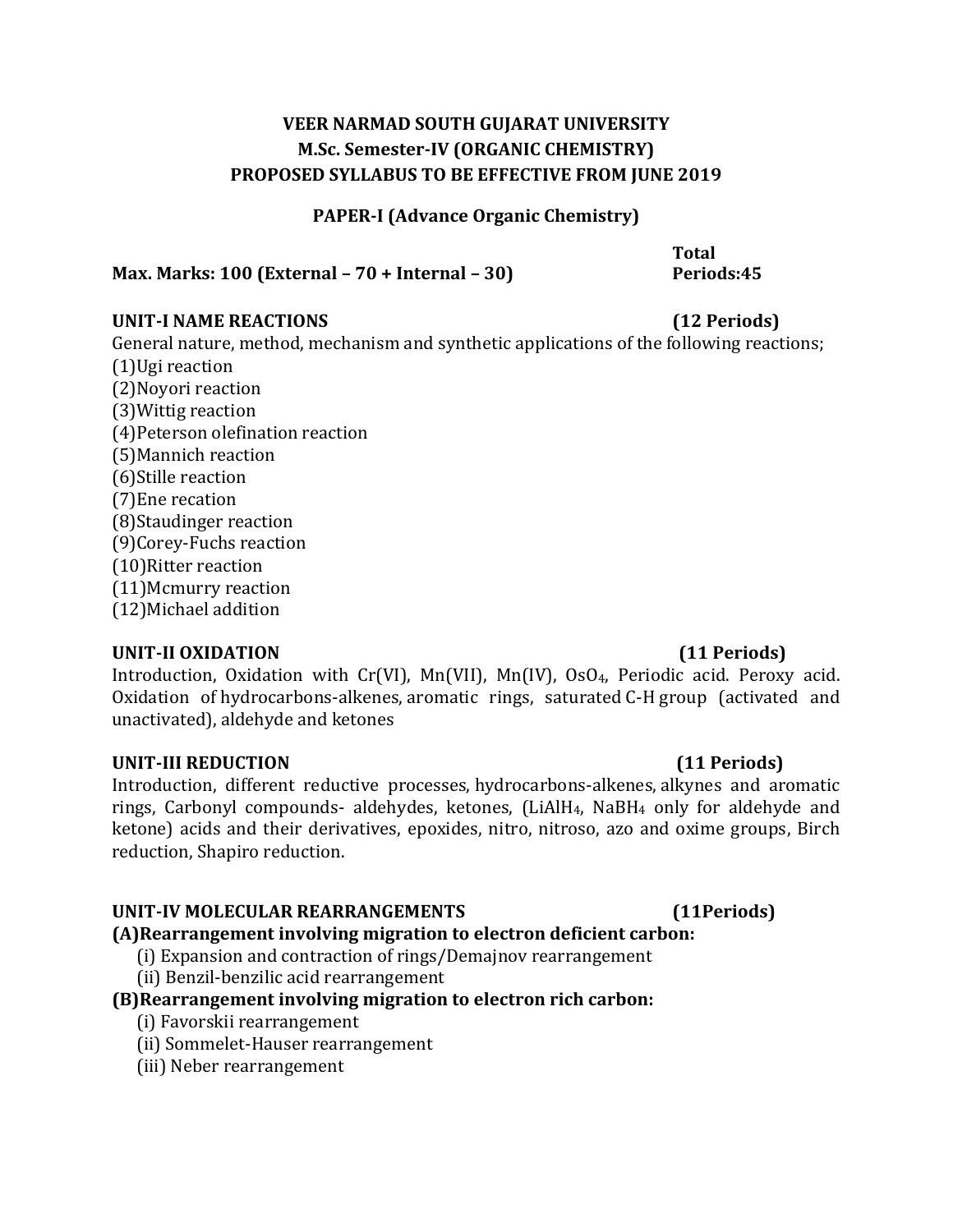### **(C)Rearrangement involving migration to electron deficient nitrogen:**

- (i) Schmidt rearrangement
- (ii) Curtius rearrangement

#### **(D)Aromatic rearrangements:**

- (i) Migration around the aromatic nucleus: Jacobsen rearrangement
- (ii) Migration of group from the side chain to the nucleus: Orton rearrangement, Hoffmann-Martius rearrangement, Rearrangement of N-nitrosoanilines (Fischer- Hepp rearrangement).

#### **(E) Rearrangement involving migration from oxygen to ring:**

- (i) Fries rearrangement
- (ii) Claisen rearrangement

- 1. Organic synthesis using transition metals-Roderick Bates (Wiley)
- 2. Organic chemistry J. Clayden, N. Greeves, S. Warren and P. Wothers (Oxford Press)
- 3. Some modern methods of organic synthesis W. Carruthers (Cambridge)
- 4. Organic synthesis Michael B. Smith
- 5. Advanced organic chemistry, Part B F. A Carey and R. J. Sundberg, 5th edition (2007)
- 6. Guidebook to organic synthesis-R K Meckie, D M Smith and R A Atken
- 7. Organic synthesis- Robert E Ireland
- 8. Strategic Applications of named reactions in organic synthesis-Laszlo Kurti and Barbara Czako
- 9. Organic Synthesis, Jagdamba Singh & L.D.S. Yadav, 6th edition, Pragati Prakashan (2010).
- 10. Reaction Mechanism in Organic Chemistry by S. M. Mukherji and S. P. Singh (McMillan India Ltd., 1976)
- 11. Advance Organic Chemistry, Reaction Mechanism and Structure by Jerry March, 4th ed. John Wiley & Sons, 1992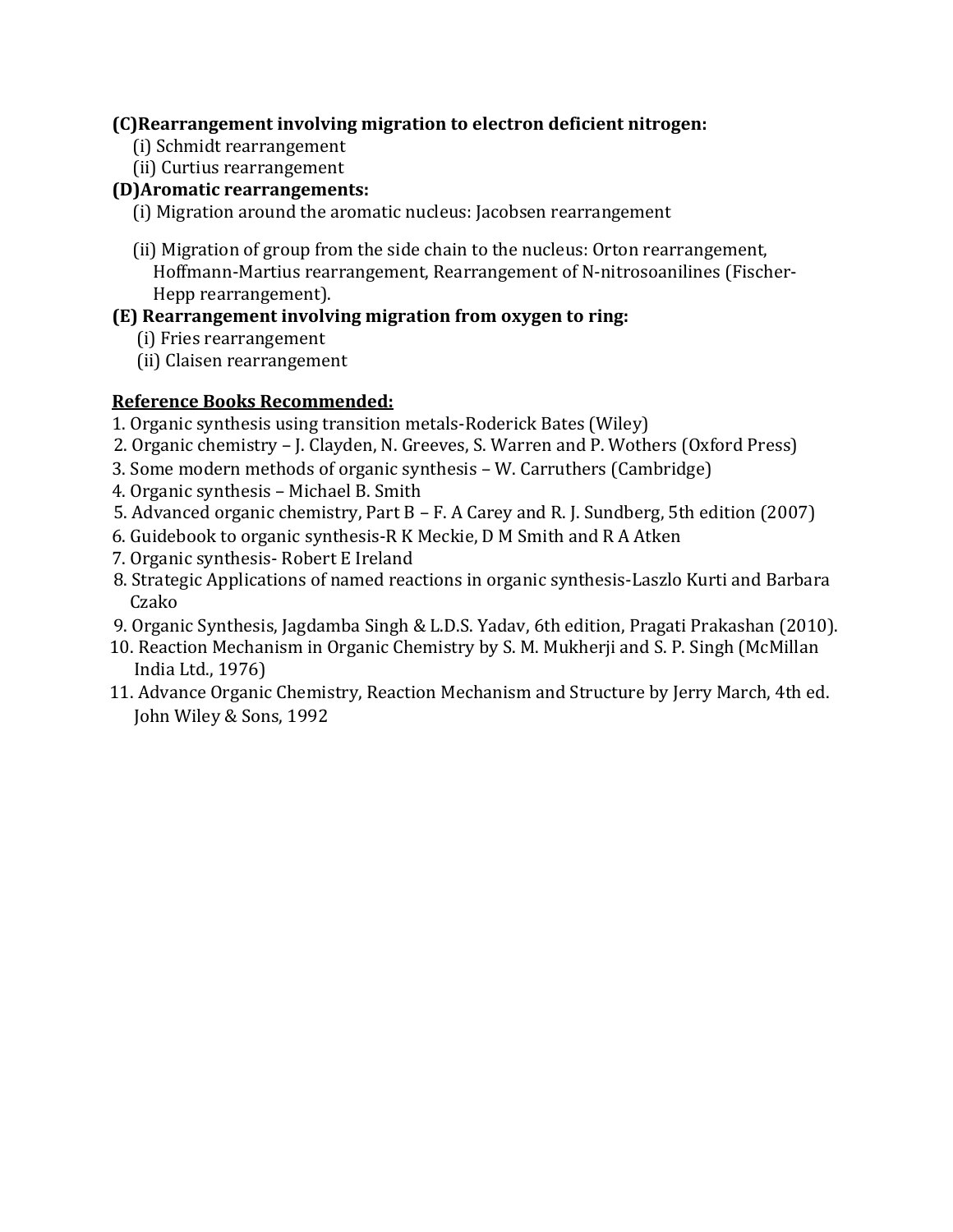#### **PAPER-II (Selected Topics in Organic Chemistry-II)**

#### **Max. Marks: 100 (External – 70 + Internal – 30) TotalPeriods:45**

#### **UNIT-I MASS SPECTROMETRY (12 periods)**

Theory and principles of mass spectroscopy; Instrumentation; low and high resolution mass spectra; Ionization techniques – Electron Impact (EI) ionization, Chemical Ionization (CI), Field Desorption (FD), Fast Atom Bombardment (FAB), Electronspray Ionization (ESI); Determination of molecular weight and molecular formula, nitrogen rule, detection of molecular ion peak, metastable ion peak; Fragmentations – rules governing the fragmentations, McLafferty rearrangement; Interpretation of mass spectra of different class of compounds – saturated and unsaturated hydrocarbons, aromatic hydrocarbons, alcohols, ethers, ketones, aldehydes, carboxylic acids, amines, amides, compounds containing halogens; To write possible fragmentation for given compound; To identify structure from mass spectral data; To identify structure from combined spectral data.

*Structure elucidation by suing UV, IR, NMR and Mass Spectroscopic techniques*

#### **UNIT-II STRUCTURE-REACTIVITY PRINCIPLES (11 Periods)**

Types of mechanisms, thermodynamic and kinetic requirements, kinetic and thermodynamic control, Hammonds postulate, Curtian-Hammet principle, potential energy diagrams, transition state and intermediates, methods of determining mechanismsisotope effect.

Effect of structure on reactivity- resonance and field effect, steric effect, quantitative treatment. The Hammet equation and linear free energy relationships, substituent and reaction constants, positive and negative deviation from Hammet equation, Taft equation, Solvent effect

#### **UNIT-III HETEROCYCLIC CHEMISTRY-II (11Periods)**

(A)Five and six membered heterocycles with more than two hetero atoms: Synthesis, reactivity, aromatic character and importance of following heterocycles:1,2,3 triazole, 1,2,4-triazole, 1,2,4-oxadiazole, 1,3,4-oxadiazole, 1,2,5-oxadiazole

(B)Condensed six membered heterocycles:

Synthesis, reactivity, aromatic character and importance of following heterocyclic Rings: Quinoline, Isoquinoline, Cinnoline, Quinoxaline, Phthalazine, Naphthyridine, Phenoxazine

### **UNIT-IV SYNTHETIC AND BIO-POLYMERS (11 Periods)**

**Bio-polymers**: General introduction, types, properties and uses of polysaccharides – starch and cellulose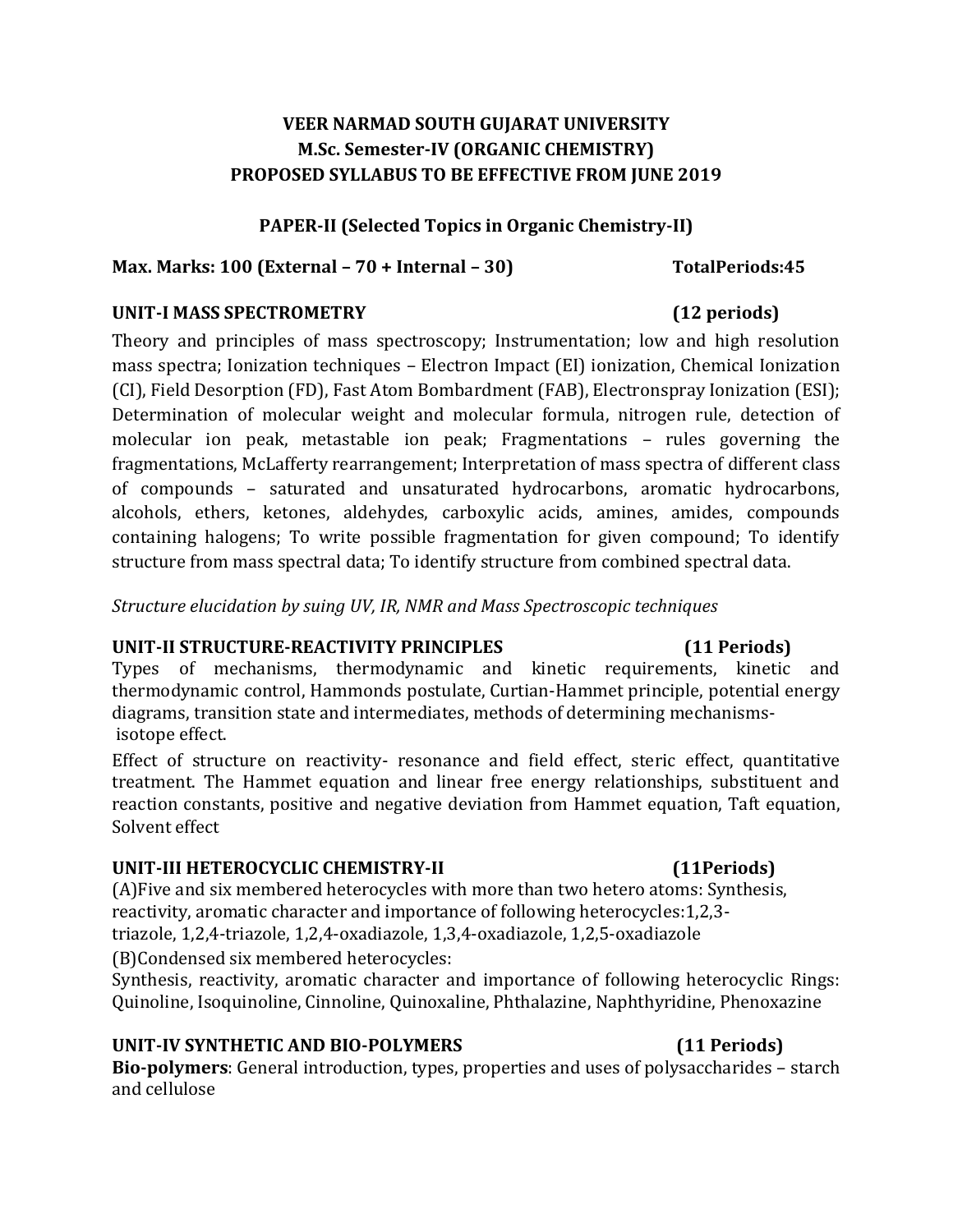**Synthetic polymers:** General introduction, method of preparation, properties and uses of Polyester, poly-tetrafluoroethylene, polyamino acids, polycyanoacrylates,

polyurethanes, silicone rubbers, polyphosphazenes, divinylether - maleic anhydride cyclopolymer (DIVEMA) polymeric antioxidants,

- 1. Spectroscopic Identification of Organic Compounds, R. M. Silverstein and F. X. Webster, 6th edition (John Wiley & Sons)
- 2. Introduction to Spectroscopy, D. L. Pavia, G. M. Lampman and G. S. Kriz, 3rdedition (Thomson Brooks/Cole)
- 3. Spectroscopic Methods in Organic Chemistry, D. H. Williams and I. Fleming, 4thedition (Mcgraw – Hill Book Company)
- 4. Organic Spectroscopy, William Kemp, 3rd edition (Palgrave)
- 5. Organic Spectroscopy Principles and Applications, Jag Mohan, 2nd edition (Narosa Publishing House)
- 6. Spectroscopy of Organic Compounds, P. S. Kalsi, 5th edition (New Age International Publishers)
- 7. Elementary Organic Spectroscopy: Principles and Chemical applications (revised edition), Y. R. Sharma (S. Chand Publishing)
- 8. Organic Chemistry by Francis A. Carey (McGraw-Hill Book Co., 1987).
- 9 .Structure and Mechanism in Organic Chemistry, C. K. Ingold, Cornell Uni.Press.
- 10. Principles of Organic Synthesis, R.O.C. Norman and J. M. Coxon, Blackie Academic and Professional.
- 11 .Reaction Mechanism in Organic Chemistry, S. M. Mukherji and S. P. Singh, Macmillan.
- 12. Organic Chemistry J. Clayden, N. Greeves, S. Warren and P. Wothers
- 13. An introduction to the chemistry of heterocyclic compounds-R M Acheso
- 14. Heterocyclic Chemistry- J A Joule and Smith
- 15. Heterocyclic Chemistry-II- R R Gupta, M Kumar, V Gupta, Springer (India) pvt
- 16. Heterocyclic Chemistry, 4th Edition by J. A. Joule & K. Mills, Published by Chapman & Hall (1995)
- 17. Principles of modern heterocyclic chemistry, Edited by Leo A. Paquette, Published by Pearson Benjamin Cummings (1968)
- 18. Heterocyclic Chemistry, 3rd Edition by Thomas L. Gilchrist, Published by Prentice Hall (1997)
- 19. The Structure & Reactions of Heterocyclic Compounds, Edited by Michael Henry Palmer, Published by Edward Arnold (1967)
- 20. Heterocyclic chemistry by V. K. Ahluwalia, Narosa publishing house.
- 21. Harry R. Allcock, Frederick W. Lampe and James E. Mark, Contemporary Polymer Chemistry, 3rd edition, Pearson Prentice Hall, 2005.
- 22. Organic Polymer Chemistry by K. J. Saunders.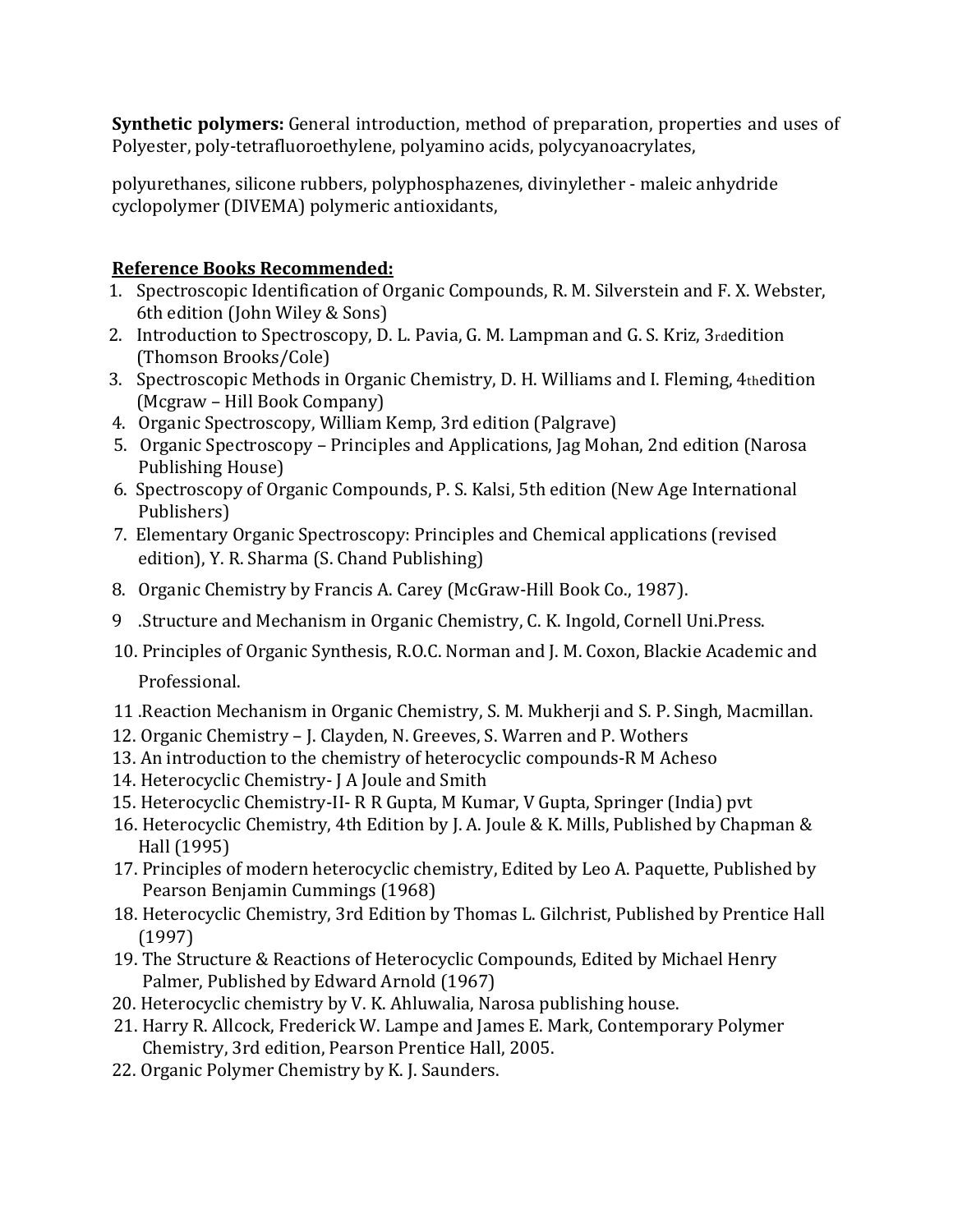**PAPER-III (Advance Organic Synthesis)**

# **Max. Marks: 100 (External – 70 + Internal – 30) TotalPeriods:45**

### **UNIT-I PROTECTING GROUPS (12 Periods)**

Need of protecting groups – Protection of alcohols, Carbonyl, Carboxylic acid and amino groups, Synthetic equivalent groups and examples on transformations

### **UNIT-II DISCONNECTION APPROACH (11 Periods)**

Introduction to disconnection, Concept of synthon, Synthetic equivalent, Functional group interconversion

### **(i) One group disconnection:**

 Disconnection and synthesis of alcohols, olefins, simple ketones, acids and its derivatives

## **(ii) Two groups disconnection:**

 Disconnections in 1,3-dioxygenated skeletons, preparation of β-hydroxy carbonyl compounds, α,β-unsaturated carbonyl compounds, 1,3-dicarbonyls, 1,5- dicarbonyls and use of Mannich reaction

# **(iii) Pericyclic reactions:**

 Disconnections based on Diels-Alder reaction and electrocyclic reaction: Its use in organic synthesis

# **UNIT-III RING SYNTHESIS (11 Periods)**

### **Introduction to ring synthesis**

(i) Synthesis of saturated heterocycles: Synthesis of 3 and 4 membered rings (ii)heterocycles in organic synthesis:

 Synthesis of alkanes and cycloalkanes from thiophene, Synthesis of alkenes and cycloalkenes from pyridines,

Synthesis of Aromatic compounds from pyrilium salts, pyridazine, thiophenes and furan

# **UNIT-IV ORGANOMETALLIC COMPOUNDS AND THEIR APPLICATIONS (11 Periods)**

- (i)Carbon-metal bonds in organometallic compounds, Synthesis and applications of Organolithium, Organozinc and Lithium diorganocuprate.
- (ii) Basic concept of organoboranes, Preparation of organoboranes, Stereochemistry of hydroboration, Mechanism of hydroboration – oxidation, Synthetic applications.

- 1. Organic synthesis using transition metals-Roderick Bates (Wiley).
- 2. Organic chemistry J. Clayden, N. Greeves, S. Warren and P. Wothers (Oxford Press).
- 3. Some modern methods of organic synthesis W. Carruthers (Cambridge)
- 4. Organic synthesis Michael B. Smith.
- 5. Advanced organic chemistry, Part B F. A Carey and R. J. Sundberg, 5th edition (2007).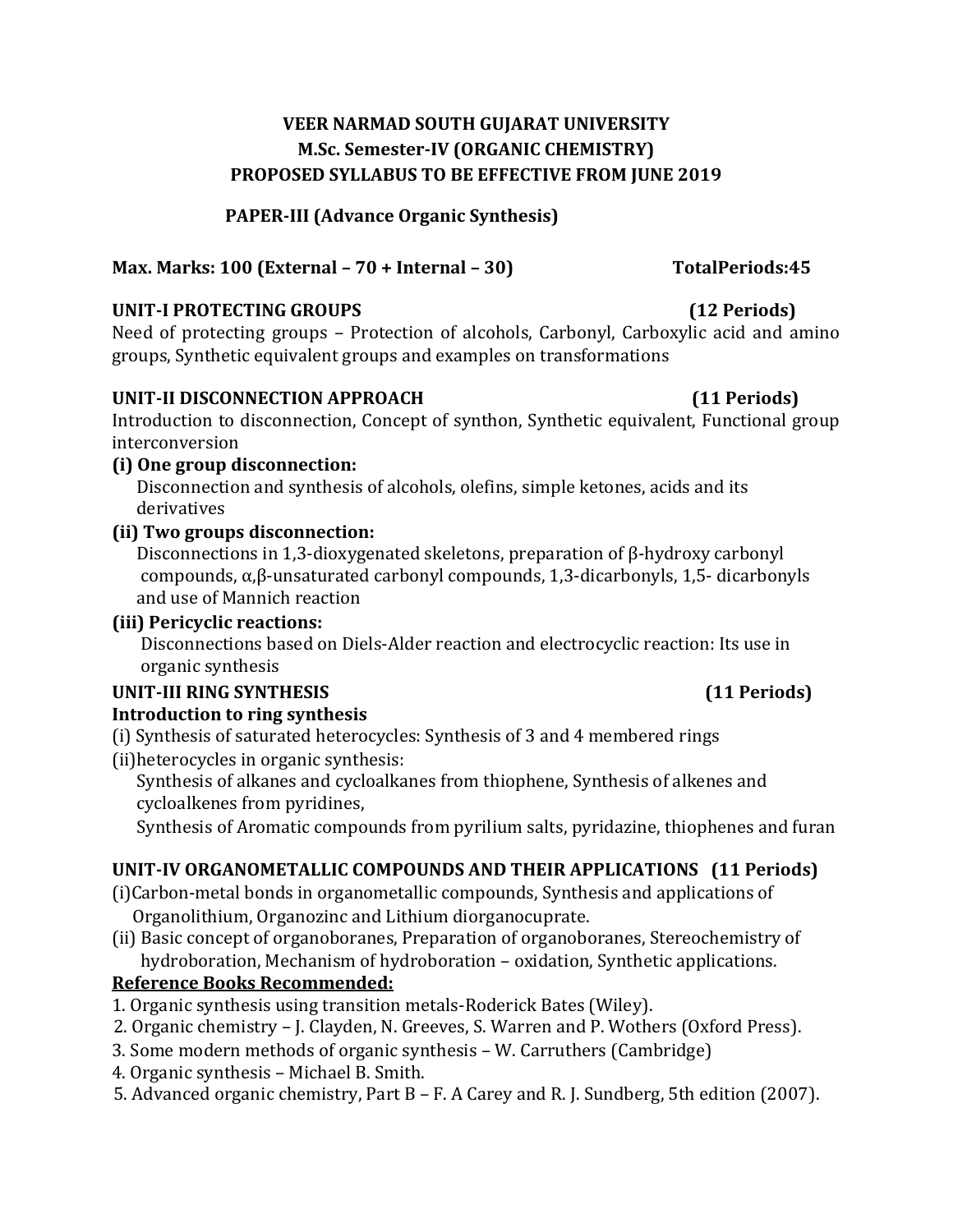- 6. Guidebook to organic synthesis-R K Meckie, D M Smith and R A Atken.
- 7. Organic synthesis- Robert E Ireland.
- 8. Strategic Applications of named reactions in organic synthesis-Laszlo Kurti and Barbara Czako.
- 9. Organic Synthesis, Jagdamba Singh & L.D.S. Yadav, 6th edition, Pragati Prakashan (2010).
- 10. Reaction Mechanism in Organic Chemistry by S. M. Mukherji and S. P. Singh (McMillan India Ltd., 1976).
- 11. Advance Organic Chemistry, Reaction Mechanism and Structure by Jerry March, 4th ed. John Wiley & Sons, 1992.
- 12. Designing Organic Synthesis A Programmed Introduction to the Synthon Approach, Stuart Warren, John Wiley & Sons (1994).
- 13. Organic Synthesis: The disconnection approach, Stuart Warren, John Wiley & Sons (1994).
- 14. Selected Organic Synthesis, Ian Fleming, John Wiley & Sons (1977).
- 15. Principles of Organic Chemistry by R.O.C. Norman (Chapman and Hall, 1986).
- 16. Organometallic Chemistry by P. L. Pauson (Edward Arnold, 1968).
- 17. Principles of Organometallic Chemistry by Coats, Green, Powell & Wade (Chapman and Hall, 1977).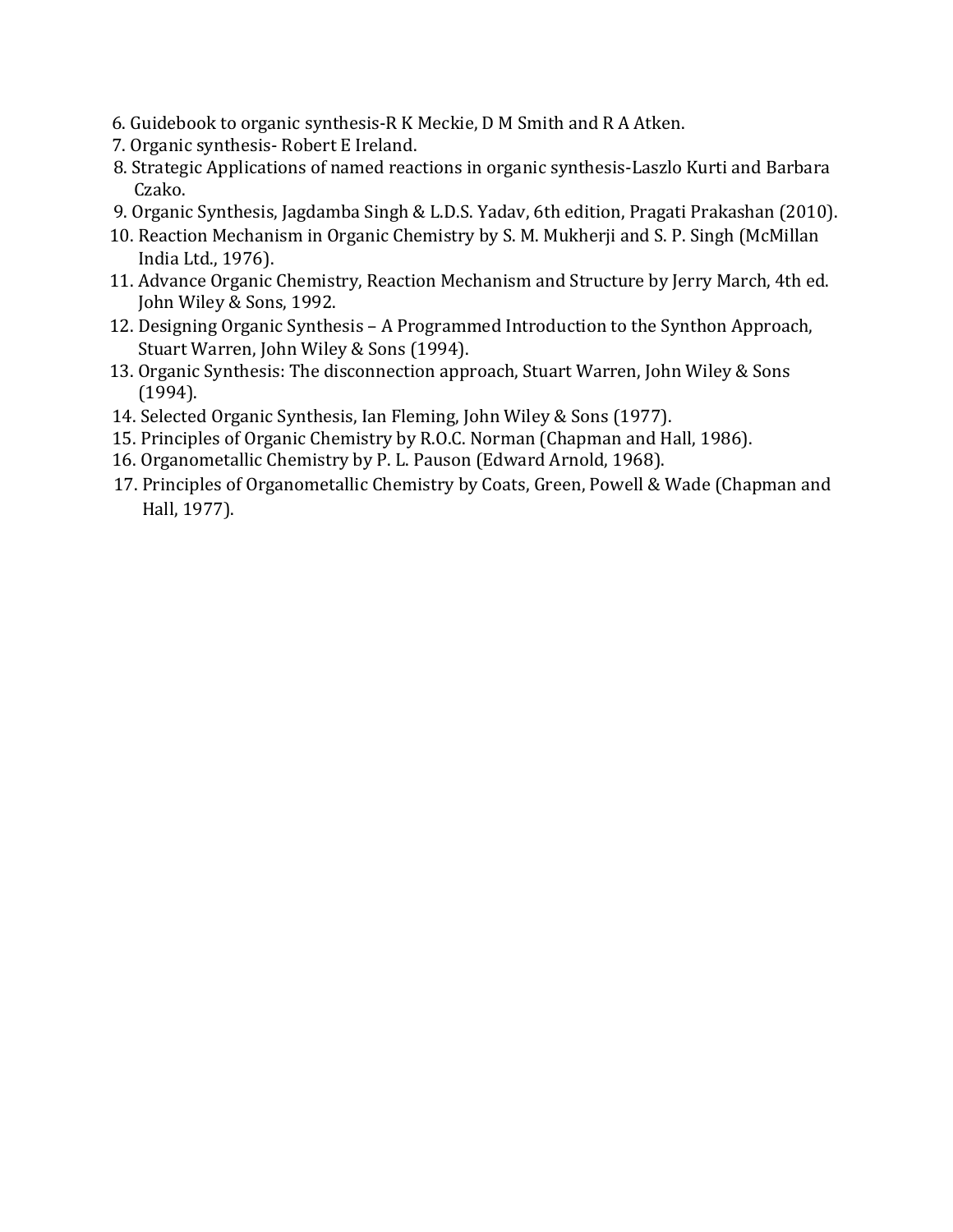# **VEER NARMAD SOUTH GUJARAT UNIVERSITY M.Sc. Semester-IV (ORGANIC CHEMISTRY) PROPOSED SYLLABUS TO BE EFFECTIVE FROM JUNE 2019 PAPER-IV (Medicinal Chemistry-II)**

#### **Max. Marks: 100 (External – 70 + Internal – 30) TotalPeriods:45**

#### **UNIT-I ANTIBIOTICS (11 Periods)**

General introduction and classification of antibiotics Broad spectrum antibiotics, Macrolide antibiotics, Amino glycoside antibiotics and Nonclassifiable antibiotics

#### **(i)β-lactam antibiotics:**

Penicillins (Structural variations and SAR), Cephalosporins (Structural variations)

### **(ii) Non-lactam antibiotics:**

 Tetracyclin (Structural variations and SAR) Structures and medicinal importance/ clinical uses/ pharmacological applications of the following: Bacitracin, Vancomycin, Erythromycin, Lincomycin, Chloramphenicol, Nalidixic acid, Norfloxacin, Ciprofloxacin Synthesis and therapeutic uses of only the following: Methicillin, Ampicillin, Cephalexin, Chloramphenicol, Ciprofloxacin

### **UNIT-II ANTIALLERGIC AND LOCAL ANTI INFECTIVE DRUGS (12 Periods)**

### **(A) Antihistamines and related Antiallergic Drugs:**

 General introduction and mode of action, Structure variation in Aminoalkylethers, Ethylenediamines and Piperazine derivatives.

Synthesis and therapeutic uses of only the following:

Diphenhydramine (Benadryl), Antazoline, Chlorpheniramine, Primethazine

### **(B) Anti – mycobacterial agents:**

 General Introduction of Tuberculosis & Leprosy-disease, Treatment, Mode of action, adverse effect of Anti TB agents & Anti–leprotic agents Synthesis and therapeutic uses of only the following: Ethionamide, Ethambutol, DDS (Dapsone), Pyrazinamide.

### **(C) Sulfonamides:**

 General classification, mode of action and SAR Synthesis and therapeutic uses of only the following:

 Sulfamethoxine (Sufadoxine), Sulfamethoxy-Pyrazine (Sulfalene), Succinyl sulfathiazole (Sulfasuxidine)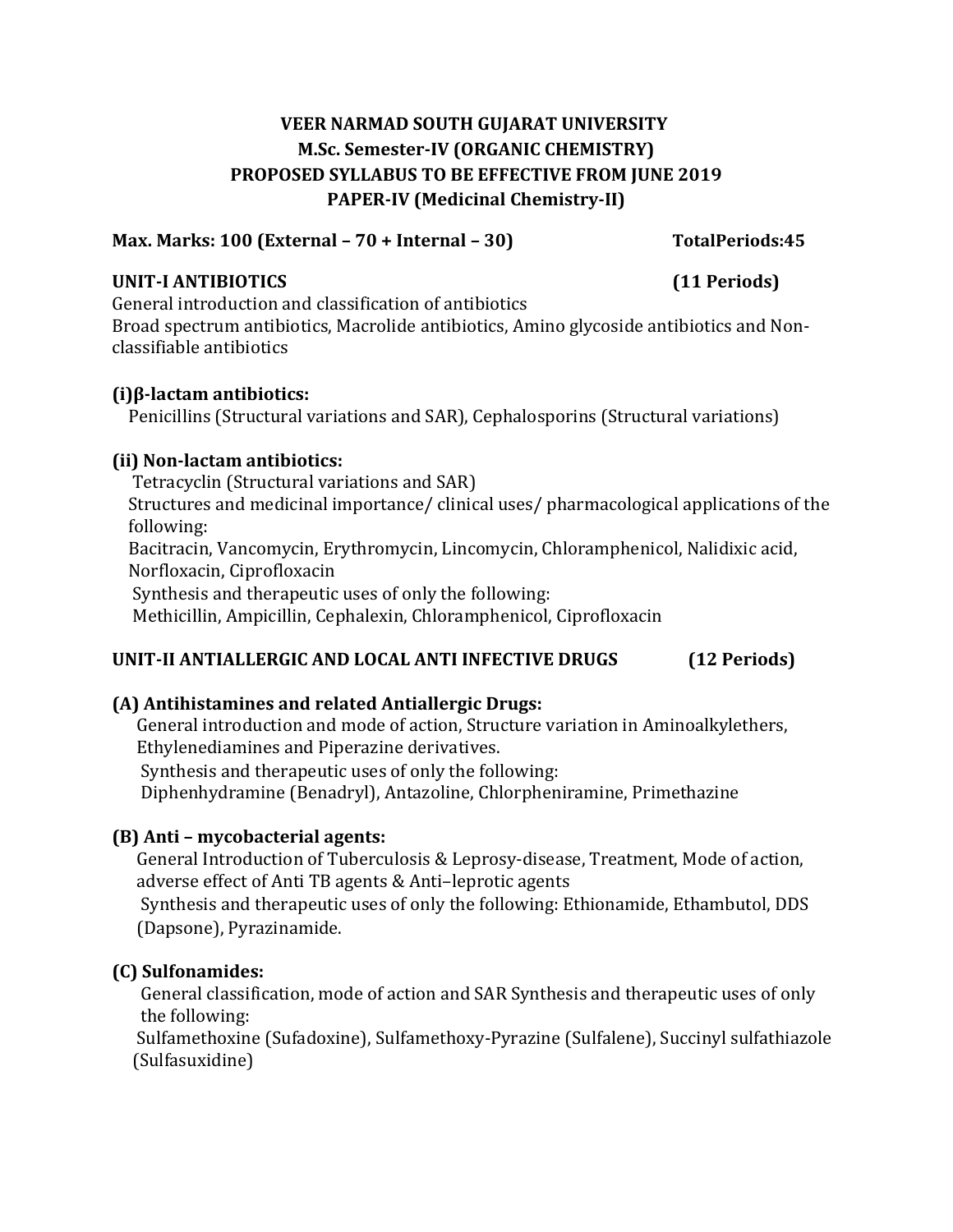#### **UNIT-III Antimalerials and Antineoplastic agents (11 Periods)**

#### **(A) Antimalarials:**

 Introduction, Types, Life cycle of plasmodium, drug resistance, General classification, SAR of 4- and 8-aminoquinolines and Structure variation in Sesquiterpene Lactones, mode of action

Synthesis and therapeutic uses of only the following:

Mefloquine, Chloroquine, Primaquine, Pyrimethamine (Daraprim), Quinacrine

## **(B) Antineoplastic Agents (Cancer Chemotherapy):**

 Introduction to cancer, types, Causes & Treatment of cancer, Metastasis, Drug Resistance, Targets of anticancer agents, adverse effects of cancer therapy (in brief) General classification of antineoplastic agents, Cell Cycle-Specific (CCS) and Non Cell Cycle-Specific (CCS) Agents, Mode of action,

Synthesis and therapeutic uses of only the following:

 Mechlorethamine, Cyclophosphamide, Melphalan, 6-Mercaptopyrine,Trimetrexate, Cytarabine

#### **UNIT-IV Anti-Viral and Anti-HIV agents (11Periods)**

### **(A) Antiviral agents:**

 Introduction, Types & classes of viruses, Classification of antiviral agents, mechanism of action, Antiviral Compounds for DNA Viruses & Selected RNA Virus Infections other than HIV (Influenza A and B Viruses, Hepatitis C Virus)

### **(B) Anti-HIV Drugs:**

 Introduction, HIV Infection and its Pathological Effects, HIV Structure and life cycle, Targets for Drug Design of Anti-HIV Agents, HIV drugs in clinical use, Development of Drug Resistance, the need for new Anti-HIV Drugs, Introduction of AIDS Synthesis and therapeutic uses of only the following: Amantadine, Acyclovir, Zidovudine, Indinavir, Ritonavir

- 1. Burger's Medicinal Chemistry and Drug Discovery (5/e), 1997, Vol. 1, 2, 3, 4,5, Edited by ManFred E. Wolff (John Wiley & Sons, inc., New York).
- 2. Principles of Medicinal Chemistry, Vol. I & II (5/e), by S. S. Kadam, K. R. Mahadik, K. G. Bothra (Nirali Prakashan).
- 3. Principles of Medicinal Chemistry by William O. Foye (ed.), Lea and Febiyer, Philadelphia.
- 4. Wilson and Gisvold's Text-book of Organic Medicinal and Pharmaceutical Chemistry (5/e, 1982) by Robert F. Doerge (J. B. Lippincott Company, Philadelphia/Toppan Co. Ltd., Tokyo).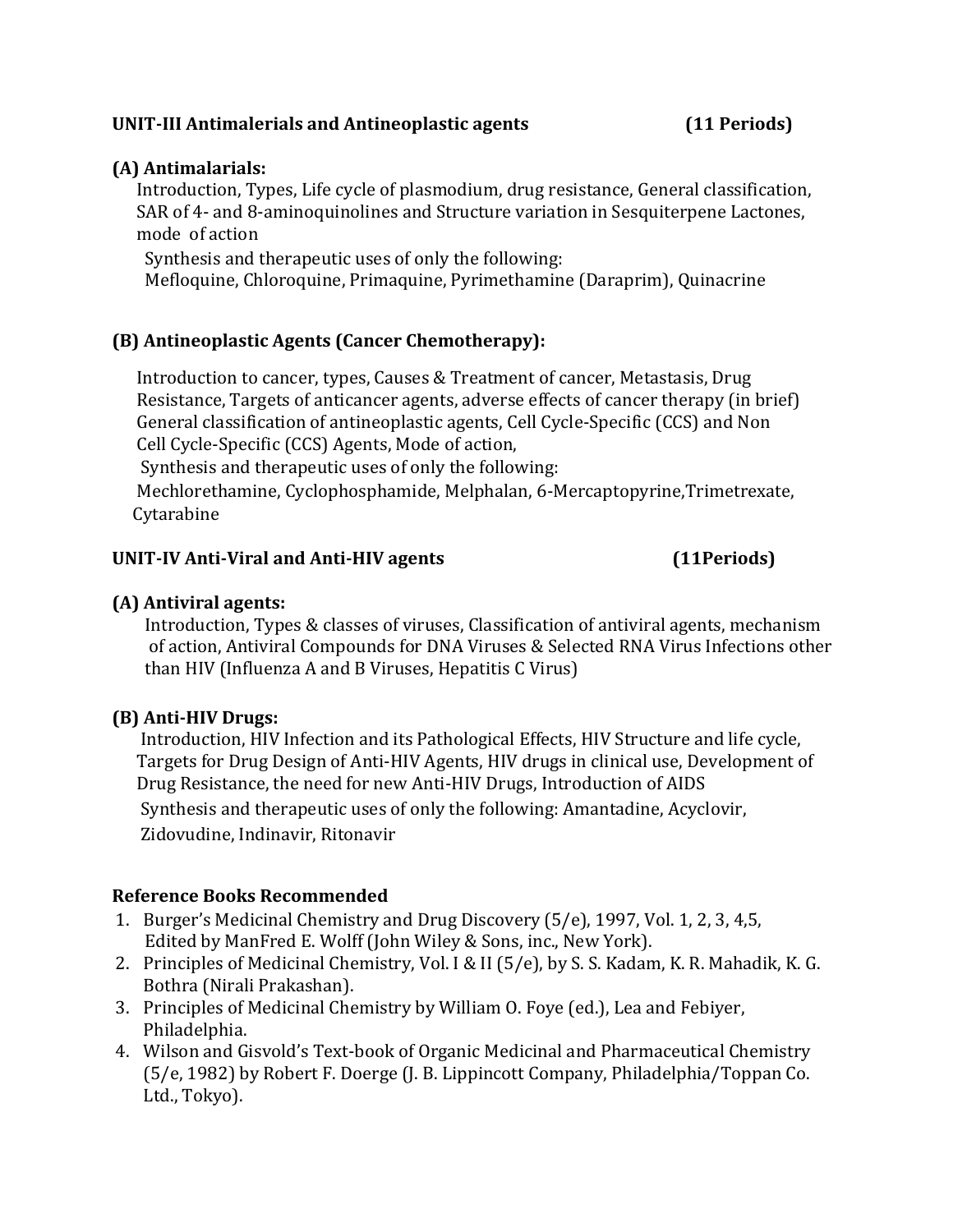- 5. Essential of Medicinal Chemistry (2/e) by Andrejus Korolkovas (A Wiley Interscience Publication, 1988, John Wiley & Sons, Canada).
- 6. Medicinal Chemistry by Ashutoshkar (Wiley Eastern Ltd., 1993).
- 7. The Pharmaceutical Basis of Therapeutics by Goodman and Gilman (The Macmillan Co.).
- 8. The Organic Chemistry of Drug Synthesis, Vol. I, II & III (1980), Ed. By D. Lednicer and L. A. Mitscher (John Wiley and Sons, New York).
- 9. Topics in Medicinal Chemistry, Vol. I & II by Rabinowitz and Myerson (Editor) (Interscience, 1968).
- 10. Adhunik Sanshleshit Aushodhonu Rasayanvighyan, Dr. Anamik Shah, University Granth Nirman Board, Ahmedabad.
- 11. Medicinal Chemistry, D. Sriram and P. Yogeeswari, 1st edi., Pearson Education, 2007.
- 12. Handbook of pharmaceutical chemicals by Dr. A. R. Shenoy and Dr. V. R. Shenoy Multitech Publishing Co., 15-Yogesh, Hingwala Lane, Ghatkopar (East) Mumbai.
- 13. Fundamentals of Medicinal Chemistry by G Thomas.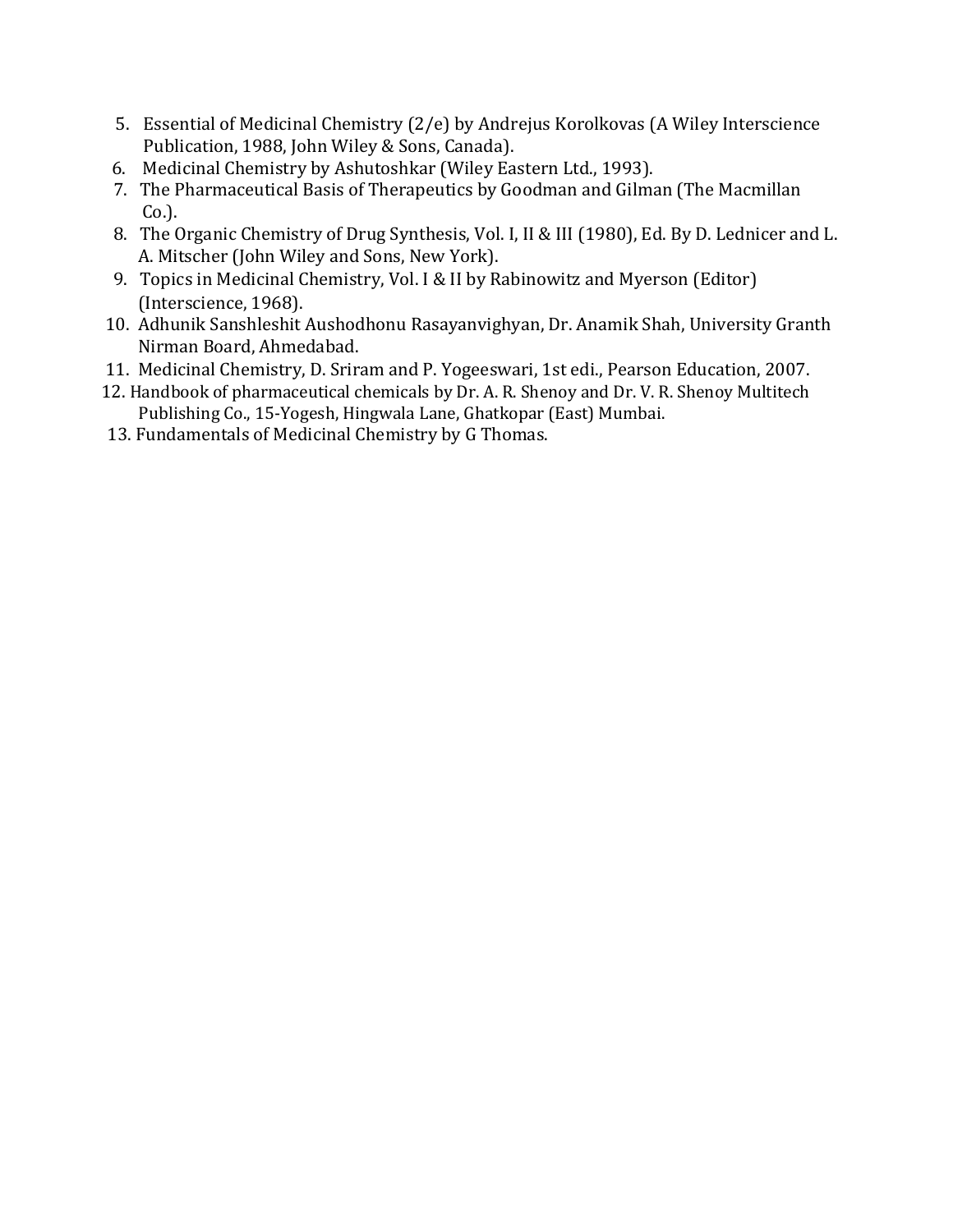#### **PAPER-IV (DYES AND INTERMEDIATES-I)**

### **Max. Marks: 100 (External – 70 + Internal – 30) TotalPeriods:45**

#### **UNIT-I ANTHRAQUINONE DYES (12 Periods)**

Vat Dyes and Solubilized Vat dyes, Acid dyes, Mordant dyes and dyes for cellulose acetate. Synthesis of only the following:

Indanthrene Orange 7RK, Indanthrene Yellow FFRK, Indanthrene Khakhi 2G, Indanthrene Orange FFRK, Indanthrene Yellow 4GK, Indanthrene Scarlet B, Caledon Jade Green XBN, Anthracene Blue SWX, Indanthrene Brilliant Orange GR, Celliton Fast Blue FFG.

#### **UNIT-II (11 Periods)**

General nature, classification, structural variation, synthesis and application of fibres of the following classes of dyes:

(i)Reactive dyes

(ii)Triphenylmethane dyes (TPM)

(iii)Acid dyes

Synthesis of only the following:

Procion Brilliant Blue MR, Procion Brilliant Red H-3B, Remazol Brilliant Blue R, Malachite Green, Crystal Violet, Acid Yellow 73, Acid Red 1, Acid Black 24

### **UNIT-III (11 Periods)**

General nature, classification, structural variation, synthesis and application of fibres of the following classes of dyes:

(i)Disperse dyes

(ii)Indigoid and Thio-indigoid dyes

(iii)Cationic dyes

Synthesis of the following:

Disperse Yellow 16, Disperse Blue 14, Celliton Fast Yellow 7G, Ciba Blue 2B, Indanthrene Brilliant Pink R, Bismarck Brown, Chrysoidine Y, Methylene Blue, Acridine Yellow G, Disperse Orange 29

### **UNIT-IV (11 Periods)**

General nature, classification, structural variation, synthesis and application of fibres of the following classes of dyes:

- (A) Sulphur dyes
- (B) Ecology and toxicity of dyes with reference to textile dyes, food colours, benzidine etc.
- (C) Medicinal dyes and biological stainingagents
- (D) High tech application of dyes: Liquid crystal display (LCD), Laser dyes, Photochromic dyes, Thermochromic dyes, dye sensitizer solar cells.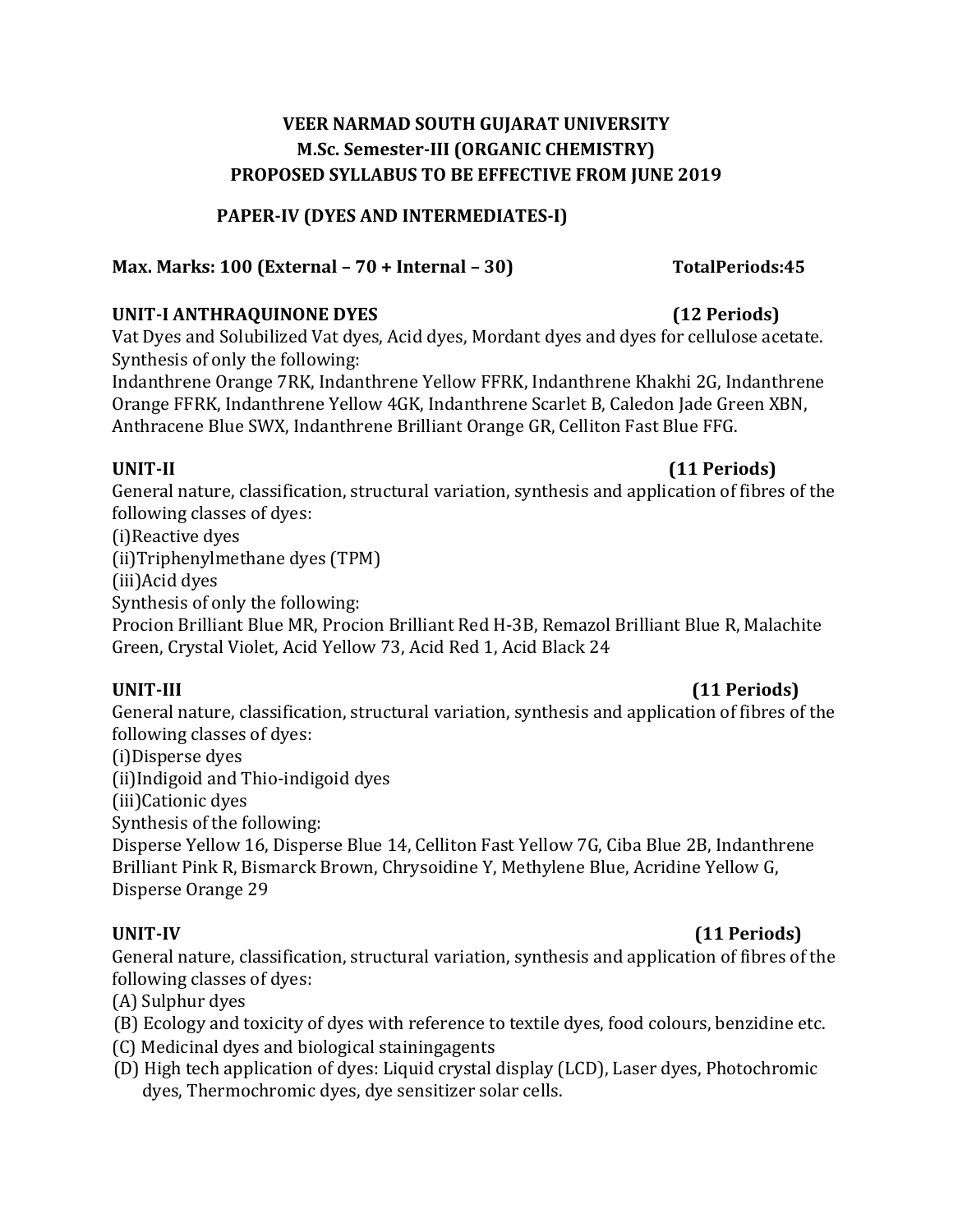- 1. The chemistry of synthetic Dyes, Vol. I to VII by Venkataraman, Academic Press, New York.
- 2. Chemistry of Synthetic Dyes & Pigments by Lubs.
- 3. Dyes and their intermediates by E. N. Abrahart.
- 4. Handbook of synthetic dyes and pigments, Vol. I & II by K. M. Shah.
- 5. Industrial Dyes by Klans Hunger, Germany by Wiley-VCH.
- 6. Development in the Chemistry and technology of Organic Dyes by J.Griffiths, Blackwell Sci. Pub., Oxford, London.
- 7. Principles of colour Technology by Fred W. Billmeyer and Max Saltzman, John Wiley & Sons.
- 8. Advance in colour chemistry, series vol.-3, Modern colourants: Synthesis and structure, edited by A.T.Peters and H.S. Freeman, Blackie Academic & Professional(1995).
- 9. Colour chemistry: Synthesis, properties and applications of organic dyes and pigments, Heinrich Zollinger VCH, Germajy(1987).
- 10. Organic Chemnistry in Colour V., P.F.Gordan, P. Gregory, Spinger-Verlag(1983).
- 11. Textile Auxiliaries, J.W. Batty
- 12. The production and applications fluorescent brightening agents, Milos Zahradnik, John Wiley & Sons (1982).
- 13. Chemistry of Dyes and Principles of dyeing-V.A. Shenai
- 14. Synthetic dyes- G.R. Chatwal
- 15. Critical reports on Applied chemistry, Vol-7, Developments in chemistry and Technology of organic dyes, Edited by : J. Griffths, Blackwell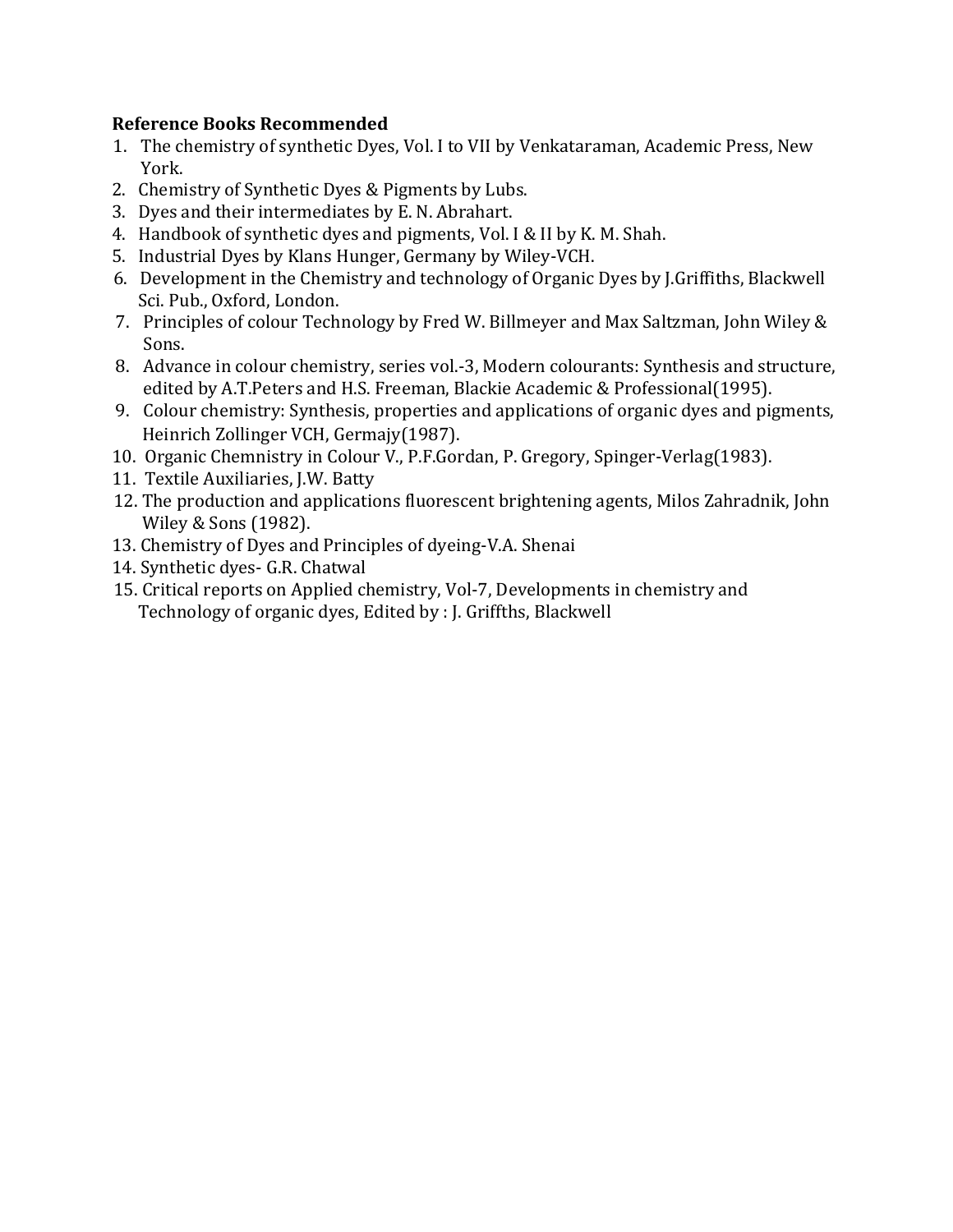### **M.Sc. - Semester – IV Organic Chemistry (PRACTICALS)**

| Spectral Exercise                | 4- Credit |
|----------------------------------|-----------|
| Preparation or organic compounds |           |
| Green Synthesis                  | 4- Credit |
| Viva-Voce                        |           |

## **1Spectral Exercise (Minimum 10 from syllabus)**

Structure interpretation of organic compounds from spectra (UV, IR, NMR and Mass)

### **2 Preparation of industrially important compounds (Minimum 8)**

- 1. Sulfanilamide from via p-acetamido benzene sulphonyl chloride and acetamido benzene-sulfonamide.
- 2. Acridone from anthranilic acid via o-chloro benzoic acid and N-phenylanthranilic acid
- 3. Benzocaine from p-nitro toluene via p-nitro benzoic acid and p-amino benzoic acid.
- 4. Eosin from phthalic acid via phthalic anhydride and fluorescein.
- 5. Benzanilide from benzene via Benzophenone and Benzophenonoxime.
- 6. p-Nitro chloro benzene from acetanilide via p-nitro acetanilide and p-nitroaniline.
- 7. p-Chloro bromo benzene from acetanilide via p-bromo acetanilide and p-bromoaniline.
- 8. Anthrone from phthalic anhydride via o-benzoyl benzoic acid and anthraquinone.
- 9. 4-Methyl-7-hydroxy-8-acetyl coumarin from resorcinol via 4-methyl-7 hydroxycoumarin and 4-methyl-7-acetyl coumarin.
- 10. Preparation of Congo red dye from naphthionic acid via hydrozobenzene.
- 11. Preparation of o & p-hydroxyacetophenone from Aniline via phenol and phenylacetate.

# **3Green Synthesis (Any Four)**

- 1. Green approach for preparation of benzopinacolone from bezopinacol using iodine catalyst
- 2. Preparation of 1, 1-bis-2-naphthol under grinding at room temperature
- 3. Three component coupling reaction by green approach. (Synthesis of dihydropyrimidinone)
- 4. Green approach to Transesterification reaction (Synthesis of biodiesel)
- 5. Ecofriendly nitration of phenols and its derivatives using Calcium nitrate